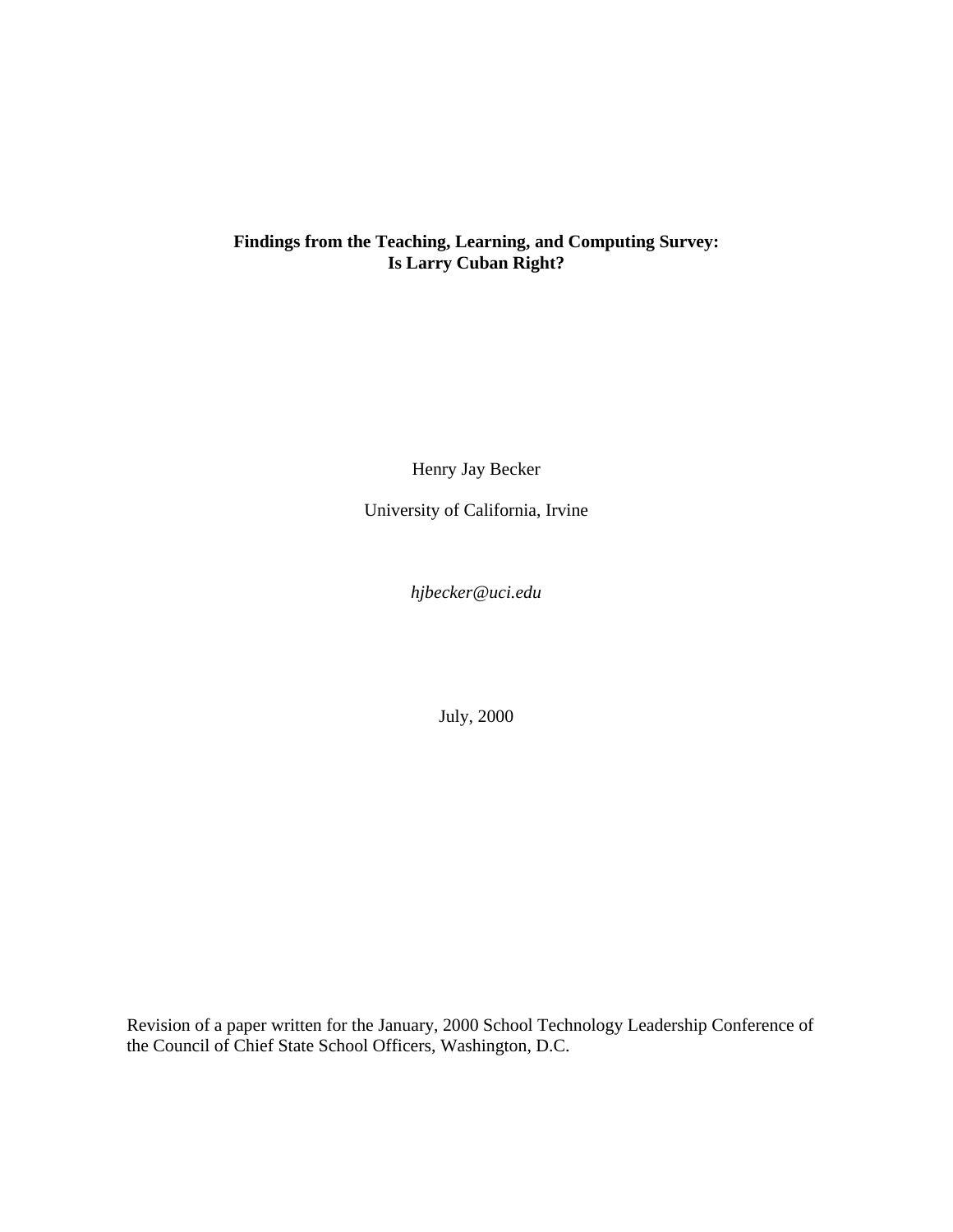For about 15 years, Larry Cuban has argued that computers, as a medium of instruction and as a tool for student learning, are largely incompatible with the requirements of teaching. Cuban points out that teachers have so many students to teach (or, in the elementary grades, so many different subjects to cover) that, along with the increasing accountability demanded of them, it is simply too hard for most teachers to incorporate student computer use as a regular part of their instructional practice. Moreover, computers are hard to master, hard to use, and often break down; therefore, investing effort into having students use them frequently is hardly worthwhile, and we should not expect many teachers to make this effort. Finally, all too often, district or school administrators have placed computers in teachers' rooms with the expectation that computers will become part of the teacher's instructional repertoire, even though the teachers did not ask for them and did not have specific plans for using them (Cuban, 1986; Cuban, 2000).

Yet, although Cuban's argument may have applied in the mid-1980's, is it correct today? The capabilities and functionality of what we call personal computers have changed by orders of magnitude since Cuban first wrote about desktop microcomputer technology. What passed for classroom computers fifteen years ago seem like primitive toys today. Because the early "8-bit" computers that dominated schools' installed base in 1985 stored, processed, and displayed information at a tiny fraction of the capacity and speed of today's computers, they required much more patience and personal interest in the technology itself than current technology demands. For example, in the mid-1980's, a serious computer-using teacher would have had to keep track of programs and student files on dozens of different floppy disks, but today the widespread use of hard disks and local area networks has eliminated much of that shuffle of materials. Software applications that in earlier years were frustratingly slow or markedly limited in their functionality have matured a great deal, providing much more in the way of on-line user help, even as they have come to provide more functionality. Moreover, the instructional possibilities that computers provided to teachers were much narrower then than now. New applications have evolved that hardly existed ten or fifteen years ago—electronic mail, the World Wide Web, software for presenting digital slide shows, student-created multimedia authoring environments, and digital video-editing, just to name some. Today, advocates for teachers using computers regard these new applications, embedded in current computer and communications technology infrastructures, as learning resources of a totally different sort from what pioneering teachers bravely attempted to use a decade and a half ago.

So, have computers become more compatible with the conditions of teaching? Have their richer capabilities made them more relevant to teaching objectives? Do they now constitute resources with potential for significantly changing and improving the nature of school learning? Have teachers themselves become more skilled and knowledgeable about using computer software and hardware with their students? Or is Cuban right even today: Are computers really a mismatch with the requirements and conditions of teaching?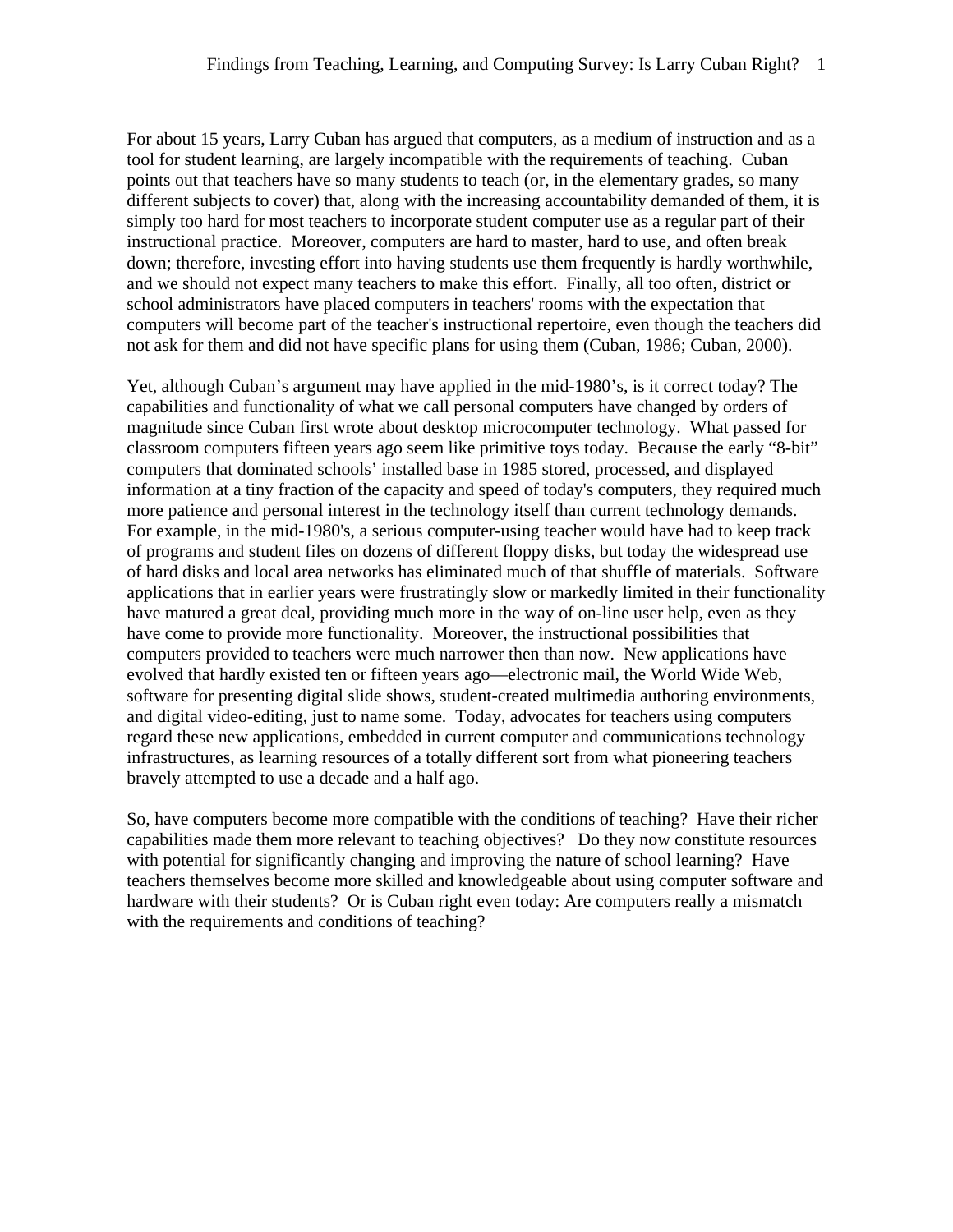# **The Teaching, Learning, and Computing Survey**

Data from the 1998 national survey of teachers, Teaching, Learning, and Computing (TLC), suggests that Cuban's argument that teachers' "intractable workplace conditions" do still limit widespread classroom use of computers. However, under the right conditions—where teachers are personally comfortable and at least moderately skilled in using computers themselves, where the school's daily class schedule permits allocating time for students to use computers as part of class assignments, where enough equipment is available and convenient to permit computer activities to flow seamlessly alongside other learning tasks, and where teachers' personal philosophies support a student-centered, constructivist pedagogy that incorporates collaborative projects defined partly by student interest—computers are clearly becoming a valuable and wellfunctioning instructional tool.

In the TLC survey, more than 4,000 teachers in over 1,100 schools across the U.S. described their educational philosophies and characteristic teaching practices, their uses of computers in teaching, and various aspects of their school's environment. The survey included a nationally representative sample of 2,251 4th through 12th grade teachers as well as more than 1,800 other teachers from two targeted samples of schools—schools with the greatest presence of computer technology and schools that participate in one of more than 50 identified national or regional educational reform programs. Roughly 75% of the schools sampled for the study participated and nearly 70% of the teachers sampled within those schools completed 20-page survey questionnaires.<sup>1</sup>

In this paper, I discuss some of the findings of this survey as they relate to the questions raised by Cuban's critique: Are teachers using computers with their students? Which teachers are doing so? What are their teaching objectives for students' computer use? How are those objectives met by using computers? Do certain approaches to using computers have an impact on students and on their teaching in general? What types of teachers are making these changes, and what conditions permit this to happen?

# **The Most Common Frequent Uses of Computers Are in Computer Classes and Business Classes**

Although computers in schools by now number over 10 million, frequent student experiences with school computers occur primarily in four contexts--separate courses in computer education, pre-occupational preparation in business and vocational education, various exploratory uses in elementary school classes, and the use of word processing software for students to present work to their teachers. The one area where one might imagine learning to be most impacted by technology—students acquiring information, analyzing ideas, and demonstrating and communicating content understanding in secondary school science, social studies, mathematics, and other academic work—involves computers significantly in only a small minority of secondary school academic classes.

Figure 1 shows the proportion of teachers, by subject, who reported that a typical student in one of their classes used computers on more than 20 occasions during class over roughly a 30-week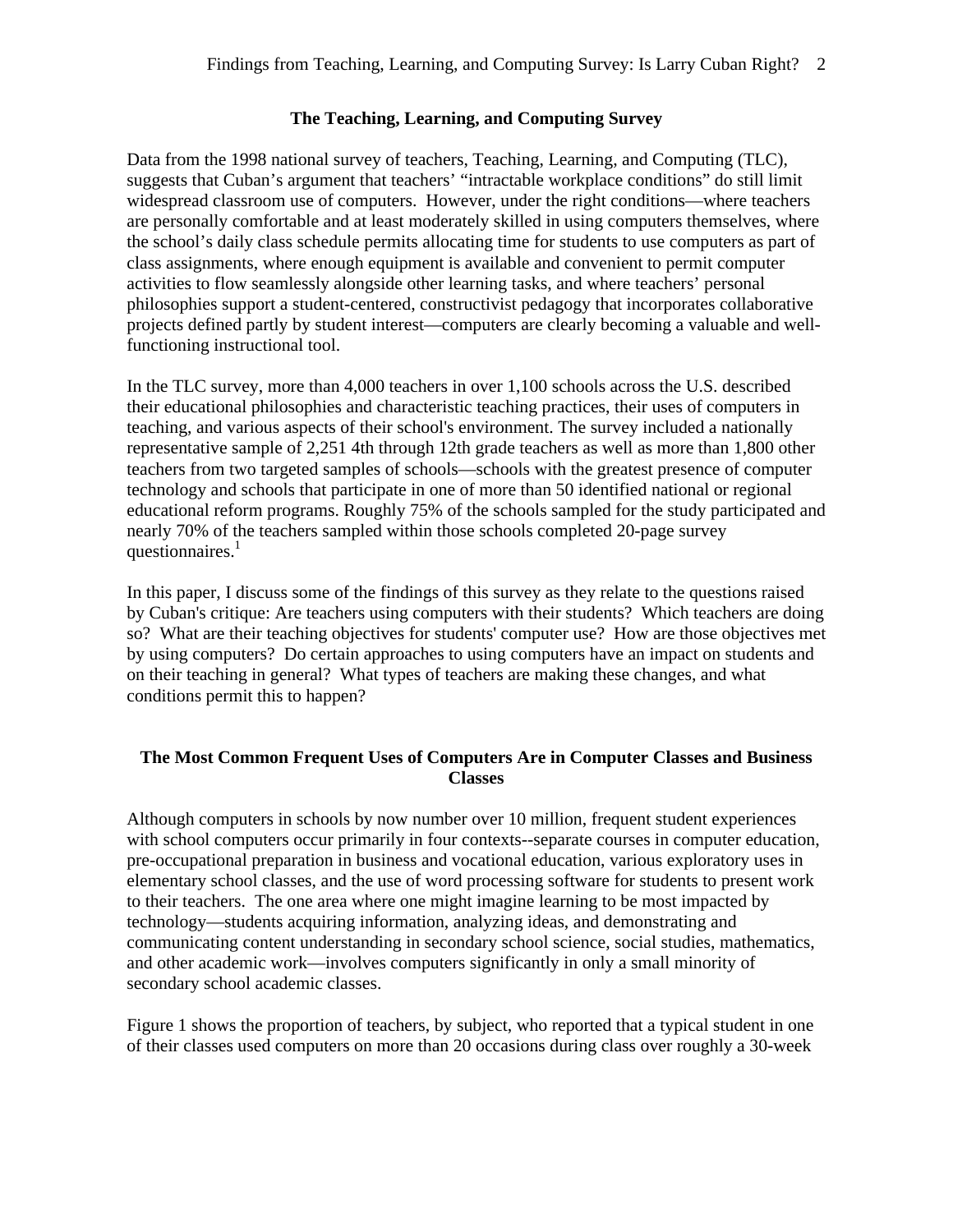period. Apart from computer education teachers, a majority of only one other group—business education teachers—reported computer use occurred that frequently in their classes. About twofifths of vocational education teachers and elementary teachers of self-contained classes also reported frequent (i.e., roughly weekly) use. Among secondary academic subject teachers, the highest rate of frequent use was reported by English teachers (24%). Only one out of six science teachers, one out of eight social studies teachers, and one out of nine math teachers said students used computers that often during their class. Given the distribution of course-taking patterns in high school, it turns out that a majority of students' intensive computer experiences occur outside of academic work, as part of computer education or occupational preparation.





Sample: Probability sample; questionnaire versions 1 and 2.

Why is this the case? From the survey's findings, there appear to be at least five elements to an explanation.

One problem is scheduling. Most secondary students have a continuous block of less than one hour's duration to do work in any one class. That time limit constrains the variety of learning modalities their teachers can orchestrate. As a result, fewer teachers plan computer activities on a regular basis. In the TLC survey, secondary academic teachers who work in schools with schedules involving longer blocks of time (e.g., 90-120 minute classes) were somewhat more likely to report frequent (i.e., roughly weekly) student use during class (19% vs. 15%), even though they met those classes on perhaps half the number of days as teachers who taught in traditional 50-minute periods.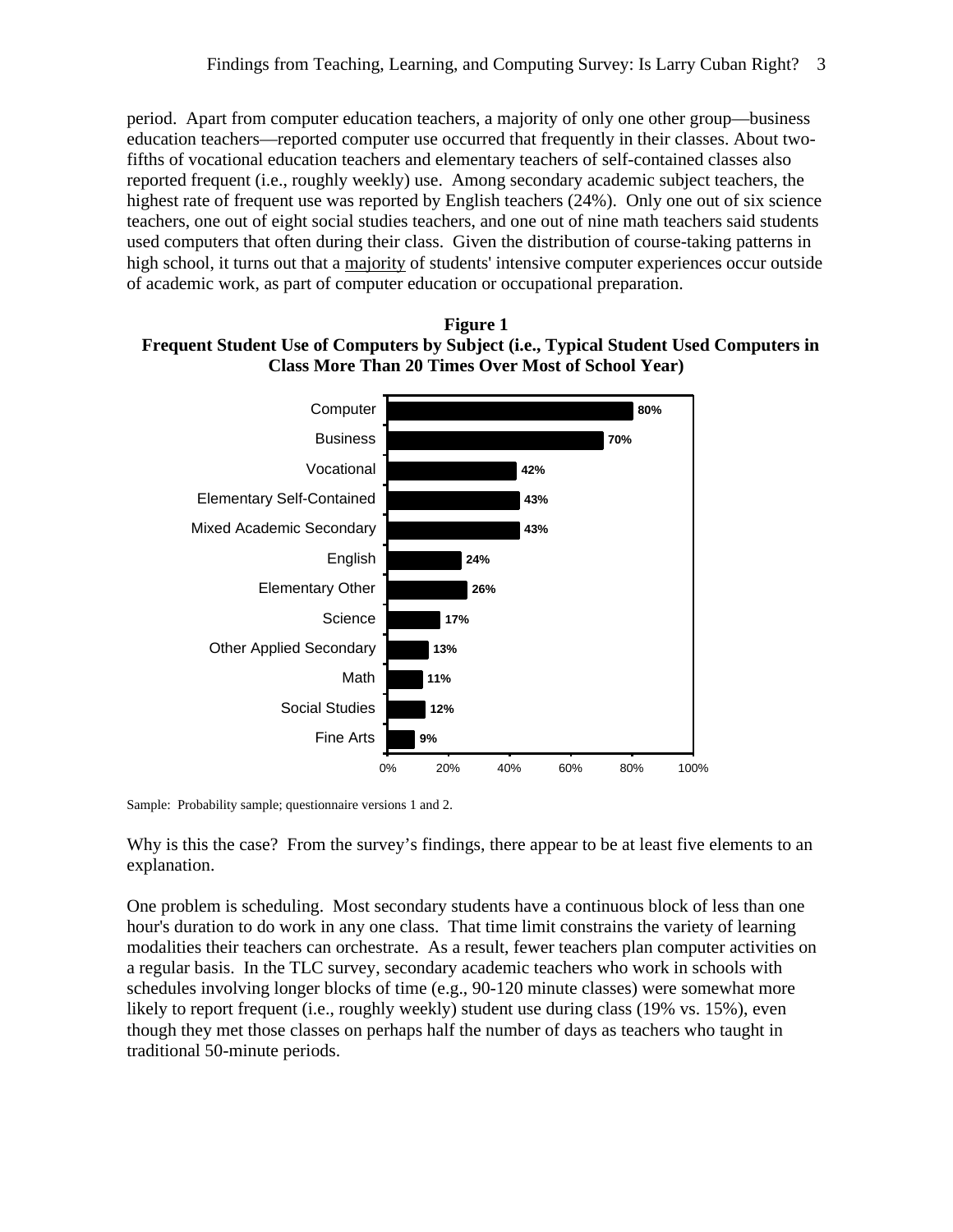A second issue is the pressure of curriculum coverage. Teachers of academic subjects are strong believers in transmitting a large amount of information or skills during the course of a year. Our data show that secondary mathematics and social studies teachers and high school science teachers believe more strongly than other teachers of the importance of broad content coverage of their curriculum. In addition, many teachers feel pressured by administrator expectations for content coverage, particularly content to be covered on high-stakes tests. Those pressures are strongest among elementary teachers, math teachers, middle school social studies teachers, and high school English teachers**.** Computer use is often seen as inhibiting the coverage of topics. In fact, the relatively few academic teachers whose pedagogy involves "a small number [of topics] covered in great depth" (only one out of every thirteen academic secondary teachers in the study) are twice as likely as those who report covering a large number of topics to assign computer activities to their students on a frequent basis (29% vs. 14%).

A third issue has to do with convenient access to computers. This factor is so important, it deserves special consideration.

#### **Classroom Access to Clusters of Computers: More Frequent Use Than Labs Produce**

Across the various subjects taught in school, there is a strong relationship between how frequently students use computers during class time and whether their classroom has a substantial number of computers present. Those school subjects where teachers are more likely to have a 1:4 ratio of computers to students (that is, one computer for every four students) are the same subjects where frequent use of computers is more likely. Figure 2 shows this quite clearly: the subjects where frequent student use is common are the subjects where clusters of classroom computers are equally common. The only real discrepancy in the pattern is that elementary teachers of self-contained classes have students use computers more frequently than one would predict solely based on how many computers they have in their classroom. The obvious explanation is that elementary teachers have their students for most of a school day rather than 50 minutes at a time. Thus, they have a greater opportunity to provide frequent computer experiences for each student. However, at the secondary level, where 50-minute instructional periods are the norm, the pattern is very strong: in math, social studies, and foreign languages, the subjects where students use computers the least often, very few teachers have more than one or two computers in their classroom.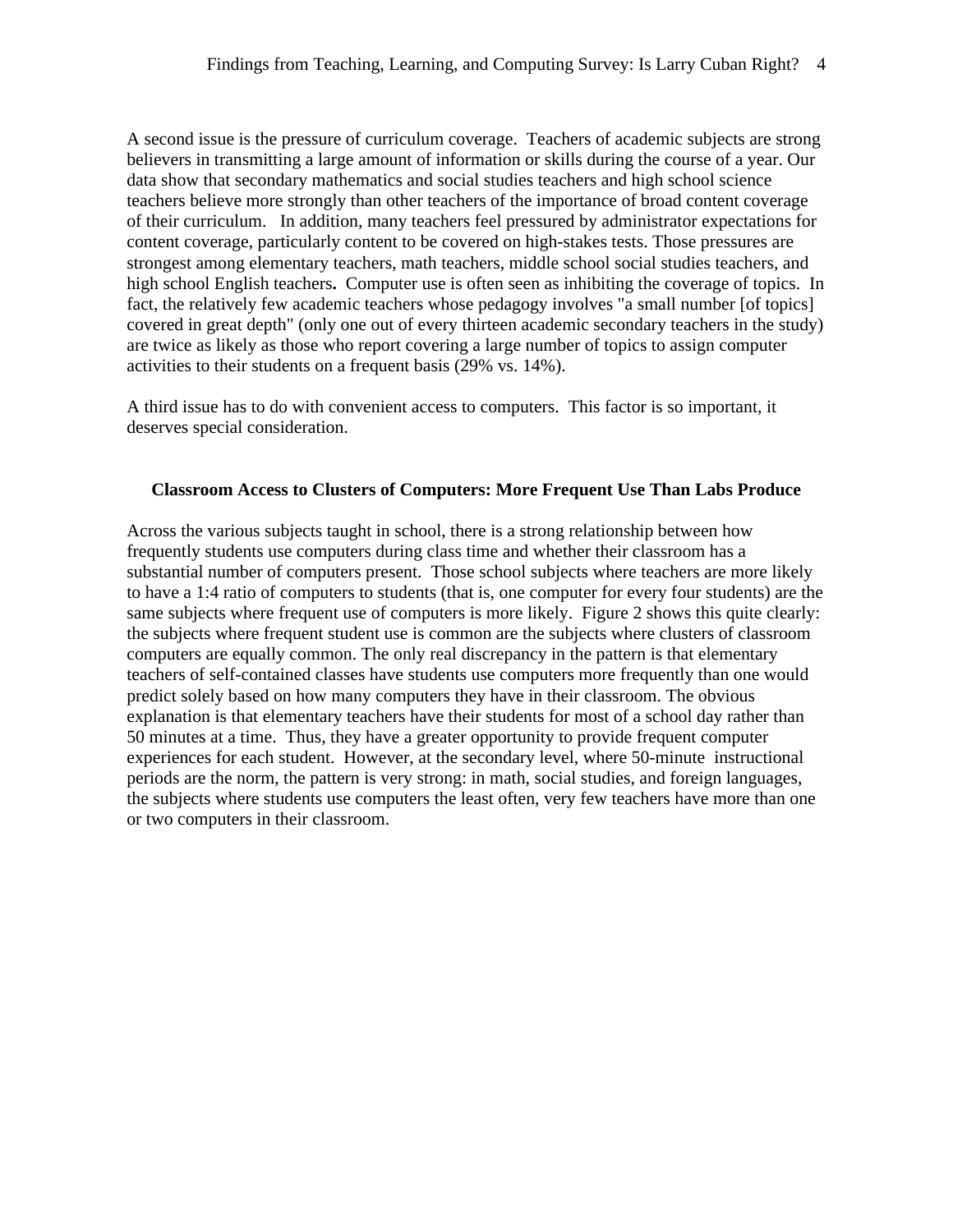

**Figure 2 Frequent Use and Classroom Access by Subject**

Sample: For statistics on computer to student ratios of 1:4, all teachers in probability sample. For statistics on frequent use of computers, probability sample; questionnaire versions 1 and 2.

Of course, most teachers have the option of using computers in shared spaces such as computer labs or media centers, where large numbers of computers may be present. (The typical computer lab has 21 computers.) However, despite such settings having so many more computers than in most classrooms (the typical number of computers in classrooms that have any at all is still only 2), teachers with a reasonable number of computers available in their own class are much more likely to provide frequent opportunities for students to use computers than when they have to make use of a computer lab. Specifically, we found that secondary academic subject teachers who have 5 to 8 computers in their classroom are twice as likely to give students frequent computer experience during class than teachers of the same subjects whose classes use computers in a shared space with a minimum of 15 computers present. (See Figure 3.) This may seem counter-intuitive since being in a lab with three times as many computers as these classrooms have would seem to be preferable. However, the scheduling of whole classes of students to use computers, at wide intervals determined well in advance of need (i.e., weekly or every-other-week use scheduled weeks in advance) makes it almost impossible for computers to be integrated as research, analytic, and communicative tools in the context of the central academic work of an academic class.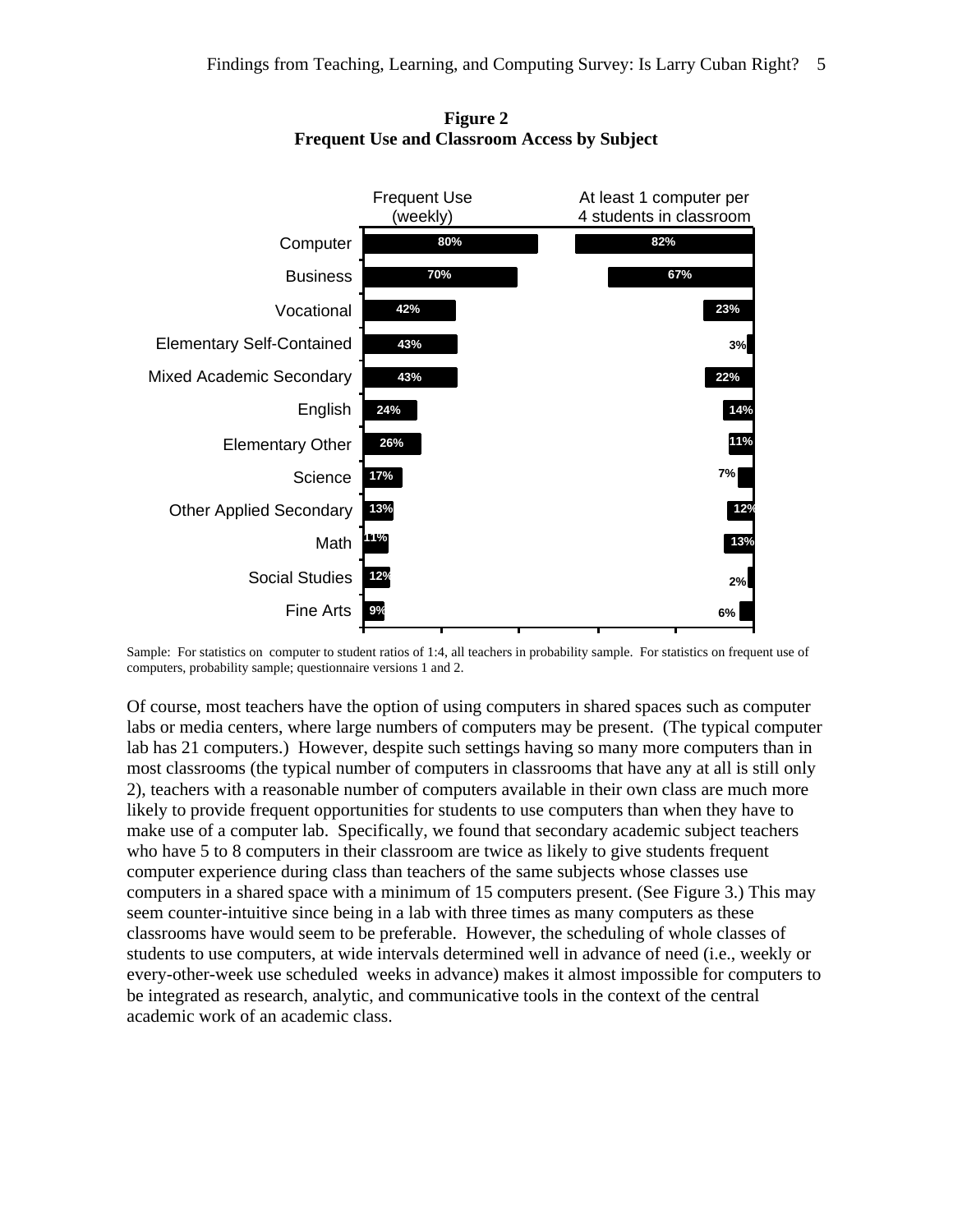#### **Figure 3**



### **Frequent Computer Use by Location and Number of Computers Available (Selected Combinations), For Secondary Academic Teachers**

Sample: Probability and purposive samples; questionnaire versions 1 and 2; teachers who used computers with their selected class.

This analysis does not take into account the economies that centralized placement of computers involve. In other words, if a school's 12 science teachers, for example, each had five computers in their classrooms instead of together sharing 30 computers in a computer lab, this would require twice as many computers in total. Instead, what we are examining is the relative likelihood that students will receive a substantial computer experience during instructional time. If the 12 science teachers each taught five classes of students, the 60 classes would have at most only one opportunity to use computers in the lab every two weeks. On the other hand, if the computers were constantly present in every student's science classroom, one would expect them to have more opportunities to use computers for doing scientific work, particularly if their teachers' instructional practice enabled different students to be using different resources at the same time. $\degree$  If centralized placement of computers does not result in students getting a substantial experience with using computers in doing academic work, the apparent economies of scale are not likely to be cost-effective in the end.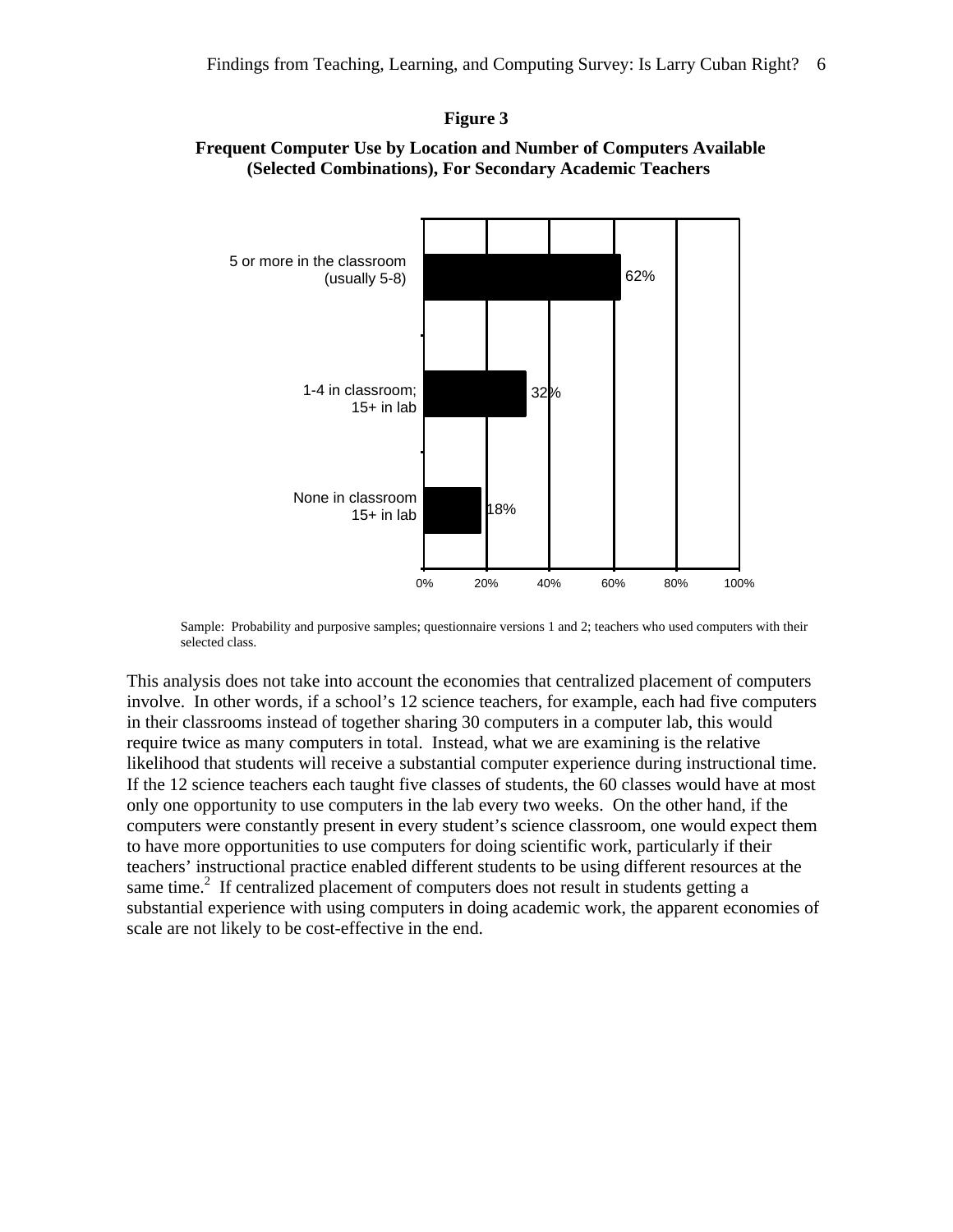# **Teacher Expertise and Comfort in Using Computers Professionally**

Besides inconvenient access to clusters of computers, besides problems of overly-scheduled secondary schools, and besides problems related to having a large amount of curriculum to "cover," another element that prevents more teachers from using computers frequently with their students is their own limited skill and expertise in using computers themselves.

Many teachers have learned information technology skills and put them to use over the past five to ten years. A majority of the teachers in the nationally representative TLC sample said they know how to use a World Wide Web search engine, more than a third said they would be able to create a new database and establish fields and screen layouts, and one fourth said they could prepare a slide show using presentation software. Nearly one third report using either camcorders, digital cameras, or scanners at least occasionally, and many teachers<sup>3</sup> have even posted ideas, lesson plans, or student work on the World Wide Web. On the other hand, the most widespread professional uses of software by teachers are fairly routine—preparing handouts, writing lesson plans, and recording and calculating grades. And though most teachers *do* report using the Web to get information to use in their lessons, most do so on a relatively infrequent basis. At least that was the case in 1998, when the survey was conducted.

But do the teachers who have those skills and who regularly use computers for their own purposes use computers more frequently with students or do so in a different way than less computer-knowledgeable teachers? Cuban (2000) claims that insufficient technical skills is not holding back teachers' classroom use of computers. However, our data suggests that they very much are. Teachers who have a reasonable amount of technical skill and who use computers to address their own professional needs use computers in broader and more sophisticated ways with students than teachers who have limited technical skills and no personal investment in using computers themselves.<sup>4</sup>

To conduct this analysis, we divided teachers into equal-sized groups based on an index measuring the variety of their self-reported computer skills, the different ways they used computers professionally, and how extensive their experience was on different computer platforms. The teachers in the top 25% on that Computer Knowledge index, on average, had students use three times the number of types of software as did teachers in the bottom 25%. Figure 4 shows that the pattern is even stronger for teachers of individual secondary academic subjects. The biggest difference is between teachers in the upper 25% and the rest of the teachers; that is, the math, science, English, and social studies teachers who are most skilled and involved in using computers themselves account for most of the situations where students use a variety of software to do work for their academic classes.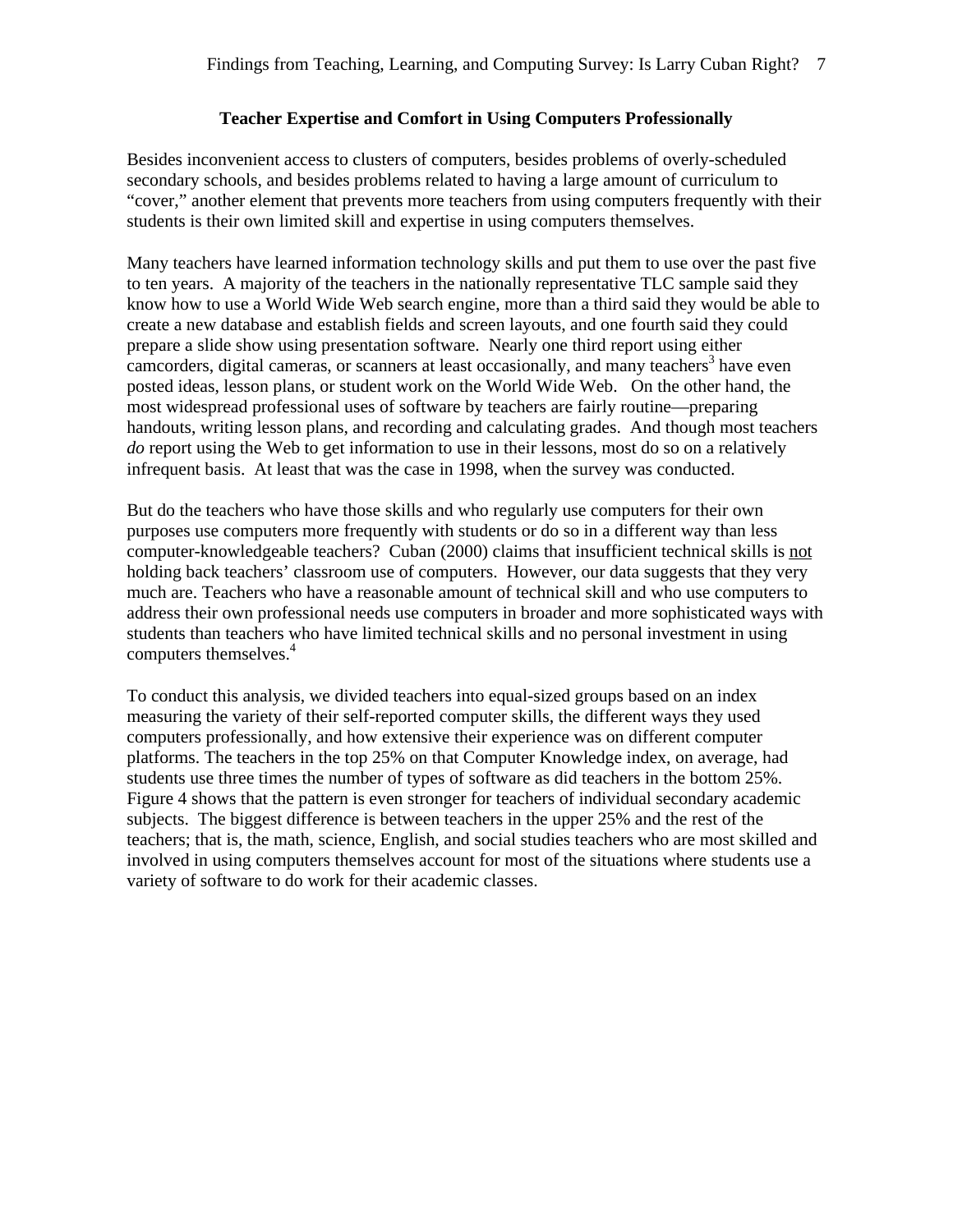**Figure 4 Breadth of Software Use by Teacher Computer Expertise by Subject Taught**



Sample: All teachers in probability sample.

There are several types of software which the more computer-knowledgeable teachers are more likely to have students use than are teachers with less computer knowledge: (1) presentation software such as Powerpoint, (2) World Wide Web browsers, (3) electronic mail, (4) spreadsheets and database software, and, (5) in English, social studies and elementary classes, multimedia authoring software. The one type of software that is clearly NOT used by students of these computer knowledgeable teachers more than by students of other teachers is skills-practice software, i.e., traditional computer-assisted-instruction. (The more knowledgeable teachers don't have students use skills practice software *less* than other teachers; they just use other types of software much more.) Table 1 shows, subject by subject, the correlation coefficients between the Computer Knowledge index and how extensively teachers in that subject use different types of software with their students. $5$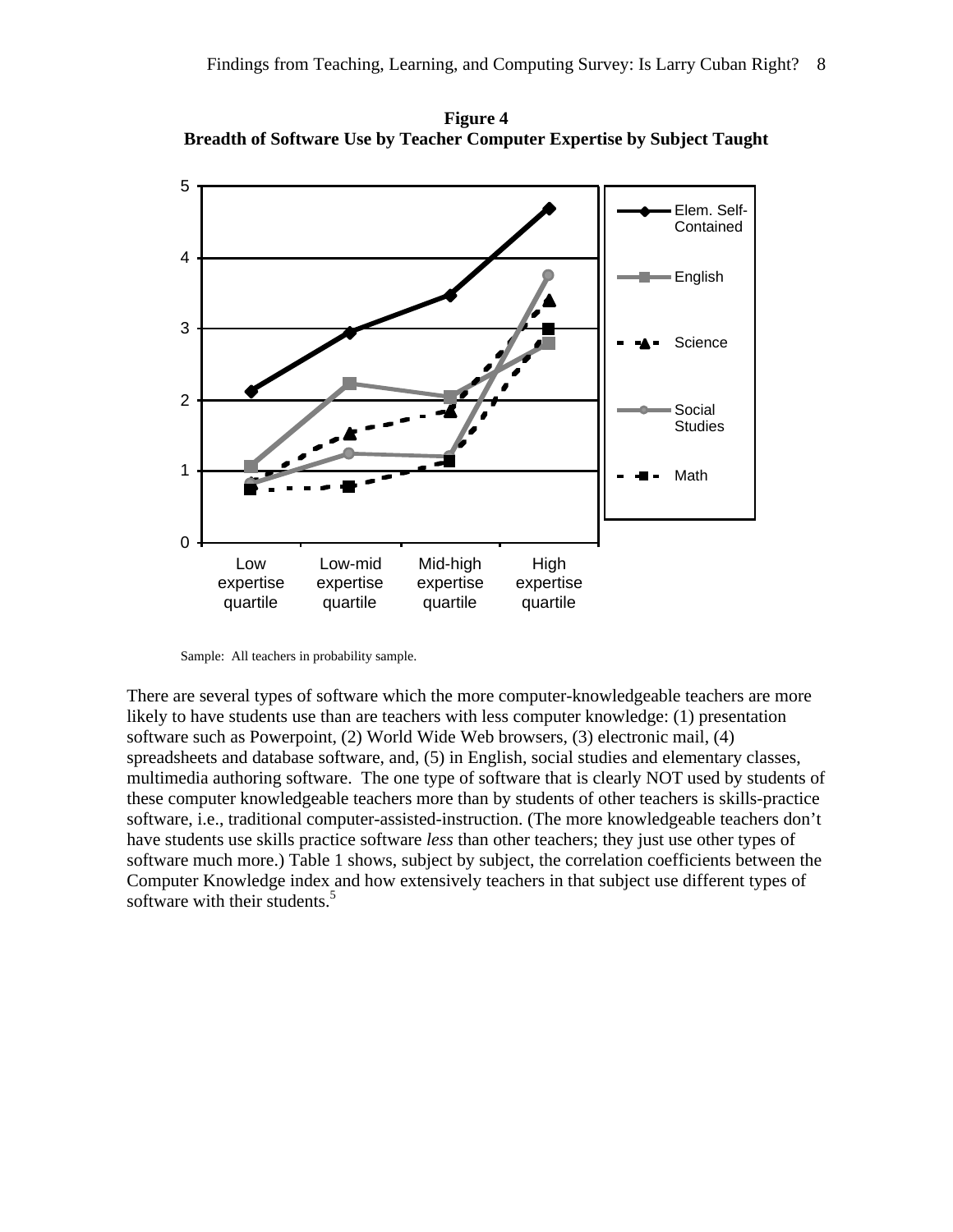|                              | English | Social Studies | Science | Math    | Other Secondary | Elementary |
|------------------------------|---------|----------------|---------|---------|-----------------|------------|
| <b>Skill Games</b>           | 0.14    | $-0.01$        | 0.02    | $-0.08$ | $-0.01$         | 0.08       |
| Simulation/Exploratory       | 0.09    | 0.28           | 0.23    | 0.14    | 0.19            | 0.21       |
| <b>CD-ROM Reference</b>      | 0.16    | 0.23           | 0.21    | 0.23    | 0.10            | 0.21       |
| Word Processing              | 0.24    | 0.29           | 0.21    | 0.32    | 0.22            | 0.29       |
| <b>Presentation Software</b> | 0.38    | 0.32           | 0.34    | 0.25    | 0.36            | 0.27       |
| <b>Graphics Oriented</b>     | 0.28    | 0.11           | 0.05    | 0.24    | 0.25            | 0.23       |
| Spreadsheet/Database         | 0.21    | 0.28           | 0.28    | 0.32    | 0.31            | 0.19       |
| Multimedia Authoring         | 0.25    | 0.31           | 0.16    | 0.16    | 0.34            | 0.32       |
| <b>WWW Browser</b>           | 0.30    | 0.45           | 0.15    | 0.36    | 0.27            | 0.31       |
| E-Mail                       | 0.25    | 0.31           | 0.27    | 0.20    | 0.21            | 0.24       |

**Table 1 Correlations Between Teacher Computer Knowledge - Professional Use and Extent of Instructional Use of Different Types of Software, By Subject Taught**

Sample: All teachers in probability and purposive samples.

Highlighted cells have correlations of .30 or above.

One might ask, however, why the differences in Figure 4 and Table 1 are not even greater than they are. Our evidence suggests that a powerful limitation on broadening teachers' use of computers with students derives from teachers' personal philosophical beliefs about the basic nature of student learning and what type of instruction is optimal given their own implicit theory of learning.

# **Teaching Philosophy and Objectives for Computer Use**

Traditionally, teaching practice has been characterized by an emphasis on skill and knowledge transmission from teacher to students. This usually involves

- 1. the use of an externally prescribed curriculum of discrete skills and factual knowledge;
- 2. direct presentation and explanation to students of that procedural and factual knowledge;
- 3. frequent assignment of written exercises to students aimed at their remembering factual knowledge and accurately performing skills; and then
- 4. evaluation of students' mastery of skills and knowledge by giving them written tests that prompt students to recognize factual statements and to apply learned algorithms and other skills to produce correct answers.

Transmission pedagogy derives from a conventional theory of learning in which understanding arises from carefully planned direct instruction on a narrowly defined skill or content topic and guided practice on questions related to that topic. Such a pedagogy is similar to conventional (i.e., culturally normative) beliefs about learning, and is therefore part of most teachers' own schooling experiences. Moreover, assessment of factual knowledge and specific skills can be accomplished with a fair degree of reliability and validity, both through teacher-constructed tests and in the kinds of large-scale external assessments teachers are increasingly judged on. Using such tests as measures of academic accomplishment, transmission pedagogy has been supported by a good deal of evidence from studies of reading, language, and arithmetic instruction, particularly in the elementary grades.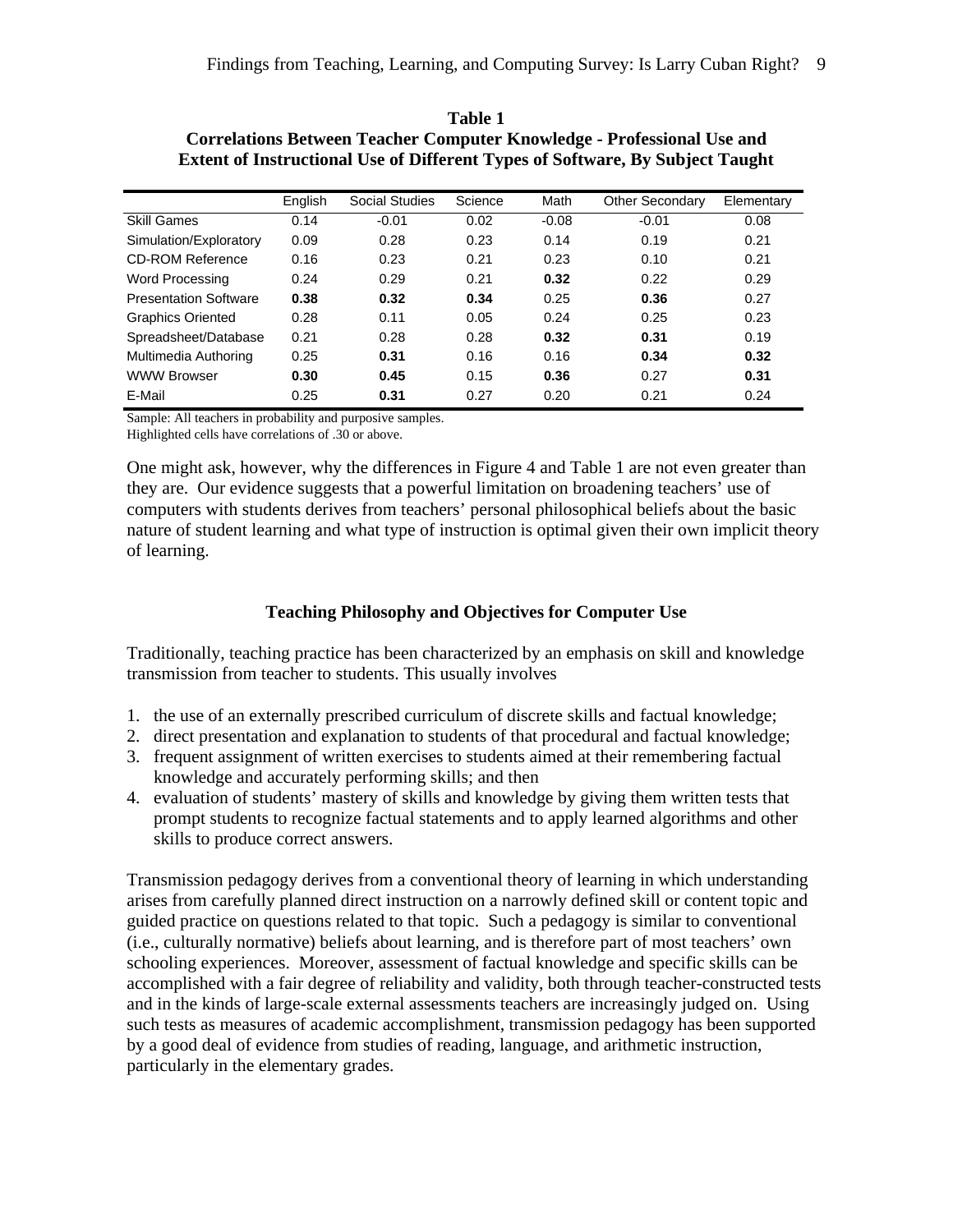However, transmission pedagogy and the tests which certify its accomplishment, are primarily oriented towards only a narrow range of academic competencies, those emphasizing isolated mental processing on tasks with only a surface resemblance to deep understanding of a domain. Even the most recently constructed large-scale assessments of student achievement may have a built-in bias towards a transmission model of instruction and fail to capture a range of important competencies. Take, for example, the challenge of extracting from a large, messy collection of information and ideas a subset of evidence that is most relevant to constructing a good argument about a controversial issue; developing an argument that addresses the issue in consultation with other classmates, outside resources, and using analytic tools available; and then making the most cogent presentation possible to an audience that personally cares about this issue. Most "standards-based" assessments would not even attempt to judge students' abilities to give such a "performance of understanding" (Perkins, 1998), in part because the "standardized" nature of such an assessment would not permit students to employ the particular analytic tools and information resources they were familiar with, such as computer software, to help them accomplish the task.

At any event, our data suggests that academic subject-matter teachers who use computers most productively in grades 4-12 are not very comfortable with a transmission-oriented pedagogy, even though that is the approach which may satisfy policy-makers and large portions of the public through realizing higher standardized test scores. These teachers, instead, implicitly if not explicitly, endorse an alternative philosophy of teaching, which might be explained as including two pedagogical emphases:

- 1. attending to the "meaningfulness" of instructional content for each student—for example, by developing examples connected to students' own personal experience or by providing opportunities for students to present detailed explanations of their reasoning; and
- 2. developing students' capacities to understand a subject deeply enough, and see the interrelationships of different ideas and issues, so they are able to know how and when to apply their knowledge to particular contexts and communicate their understandings to others.

Both of those emphases require substantial amounts of time and teaching expertise to accomplish, and both usually conflict with the objective of covering large amounts of curriculum. These emphases are associated with the theory of learning called "constructivism." Constructivist theory claims that understanding comes from a person's taking the effort to integrate newly communicated claims and ideas with his own prior beliefs and understandings. In that view, understanding cannot be transmitted, nor does skills-practice result in understanding which can be automatically applied as needed. Instead, good teaching involves creating environments in which students take mindful effort towards developing their understanding, and have opportunities to learn how to apply their knowledge and when to do so. Instruction is particularly valued that gets students to articulate their understandings and defend them against contrary points of view. Many ways of using computers lend themselves to instruction based on a constructivist model of learning—for example, presentations to a critical audience, integrating different perspectives in a report or multimedia document, or examining contrary assumptions using a spreadsheet model.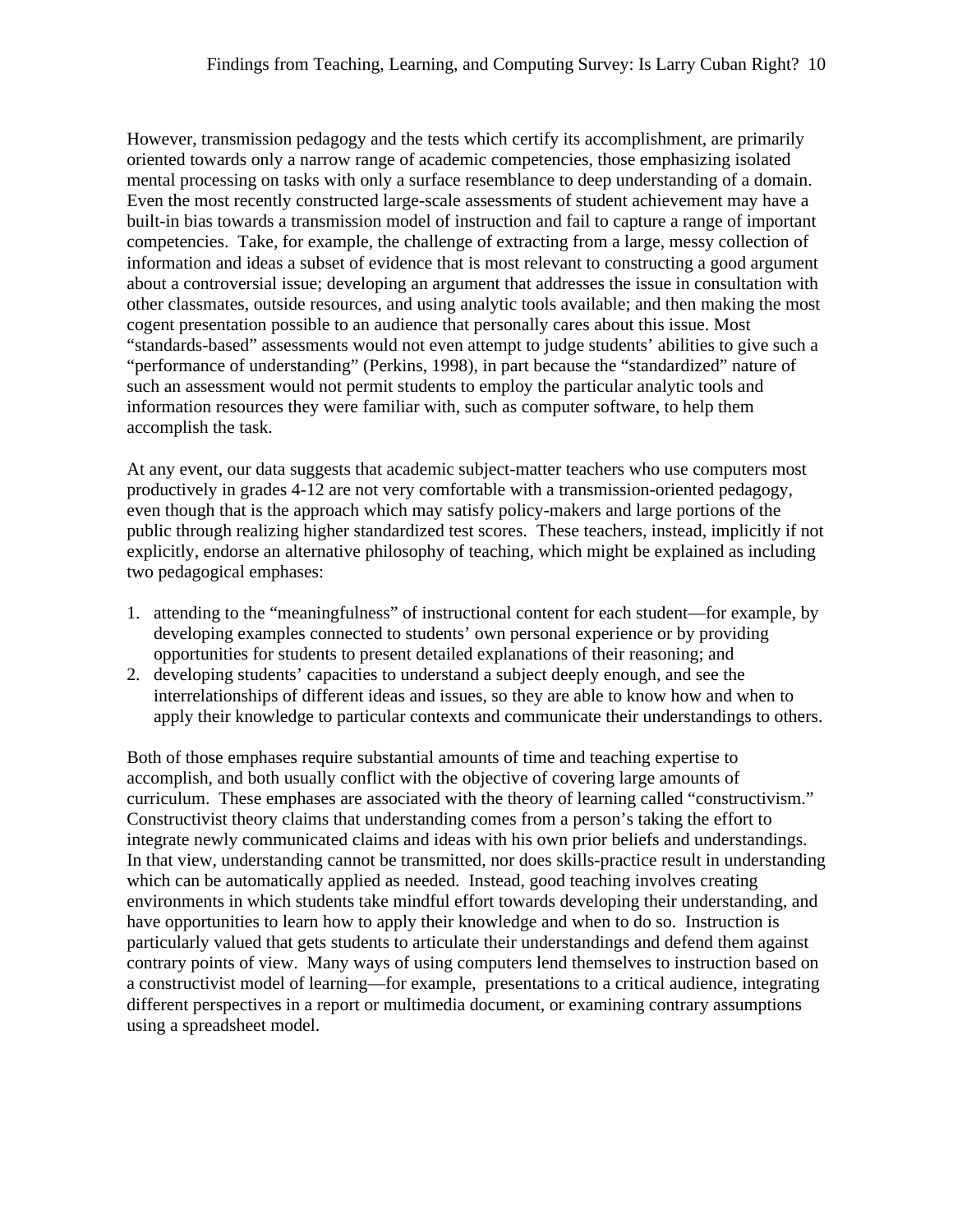The way that a teacher uses computers gives an indication of her underlying pedagogical philosophy. Of course, any computer application *could* be used in a transmission-oriented pedagogy. That is, a teachers *could* focus students' use of multimedia, word processing, or spreadsheet software by teaching them a set of technical skills primarily so they can master the software itself. However, apart from school subjects where such skills are expected to be taught—computer education courses, or business education courses perhaps—teachers would generally not have students use complex software unless they found that it facilitated learning in the subject they teach. Thus, in academic subjects, we would predict that teachers who believe in a more traditional transmission-oriented approach will find most applications of computer technology incompatible with their instructional goals, and will therefore use a more limited range of computer applications.

To examine this argument empirically, the TLC survey asked teachers a relatively extensive set of questions designed to measure their philosophical preference between transmission-oriented teaching and constructivist-compatible teaching. We found clear relationships between teaching philosophy and (a) whether a teacher used computers with students; (b) the particular objectives for computer use the teacher had; and (c) the types of software used frequently with students. Moreover, constructivist-compatible teaching objectives for computer use (i.e., those most associated with constructivist teaching philosophies) were also found to be associated with a greater amount of school-related computer activity by students, before- or after-school or at home—that is, on the students' own time. Finally, teachers who used computers in a constructivist way reported making more general changes to their characteristic pedagogy than did teachers who used computers in a more limited way or not at all. The remaining set of figures and tables illustrate those findings.

# Teachers' Philosophical Positions

Survey questions about teachers' philosophy were of several types. In one type, illustrated in Figure 5, teachers were given two alternative statements of teaching philosophy—for example, a statement that argued for structured presentation and explanation of information versus a statement that argued for the teacher being a provider of resources for students "to construct concepts for themselves." In another set of questions, two teachers' contrasting practices of conducting recitations were described. One teacher asked a rapid series of direct questions, designed to keep students attentive and on-task. The other teacher encouraged questions from students, and used these as springboards for suggesting student-initiated research activities.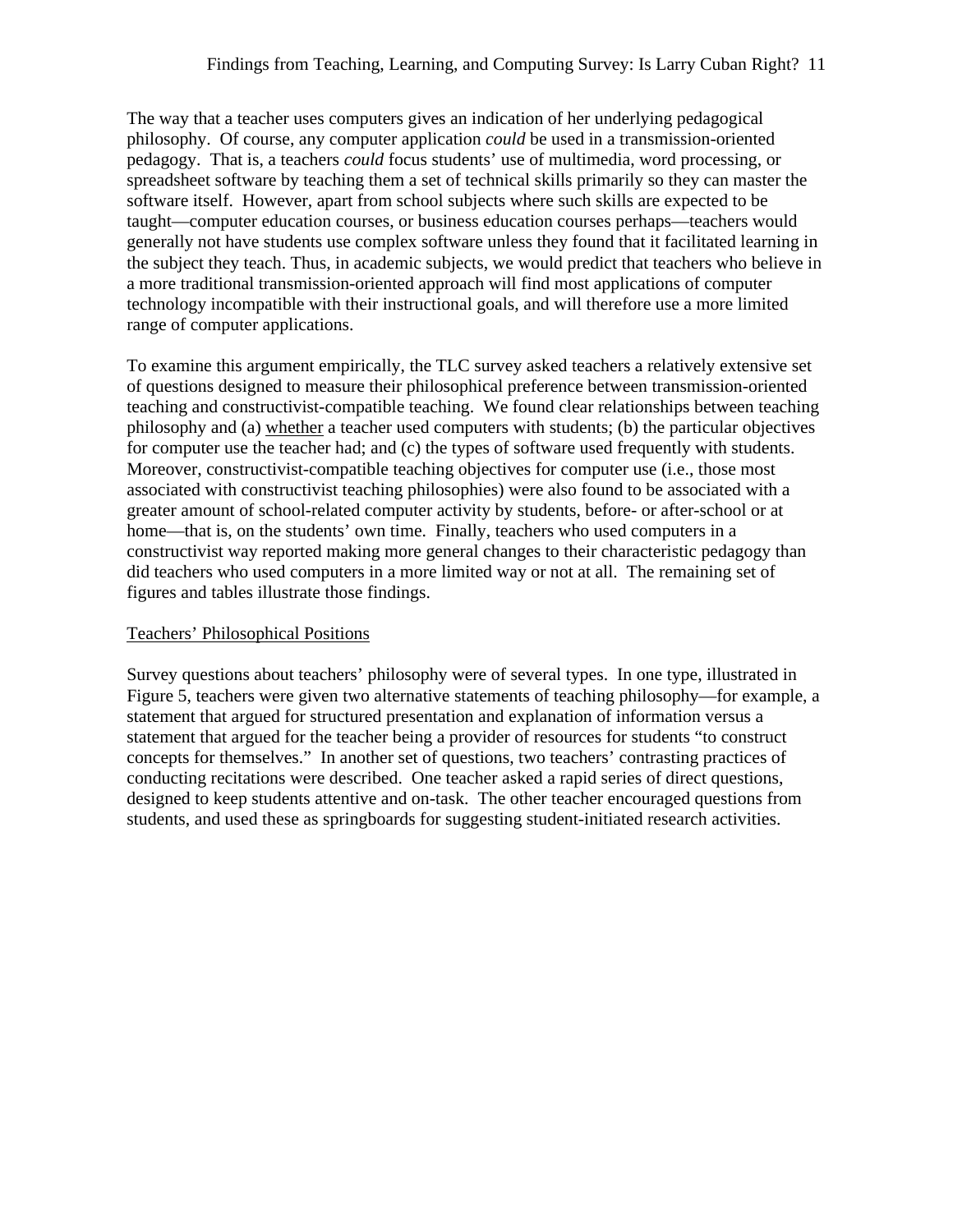

**Figure 5 Teacher As Instructor or Facilitator**

Overall, teachers' responses reflected quite varying philosophies. For example, about 40% of teachers felt that the teacher acting as facilitator was preferable to giving structured explanations, while 30% felt the reverse was true and 30% gave the middle or ambivalent response. Slightly more teachers felt that rapid-fire direct-questioning teaching resulted in students gaining more knowledge than the opposite approach, but a majority of teachers felt that "skills" would be learned more in the class where teachers led students towards their own investigations into their own questions.<sup>6</sup>

Other survey questions suggesting a transmission-oriented philosophy dealt with the value of a quiet classroom for learning, the importance of background knowledge and basic reading and math skills for "meaningful" subject-matter learning, having the teacher be the sole determinant of classroom activities, and building instruction around problems with clear, easily found, single correct answers. Questions (and responses) suggesting a constructivist philosophy argued for the value of "sense-making" over curriculum-coverage, the utility of organizing a class with multiple activities occurring simultaneously, the value of student interest and effort in academic work over the particular content covered in subject textbooks, and having students play a role in establishing criteria for evaluating student work.

To analyze these competing philosophical viewpoints about teaching, we again divided teachers into four equal-sized groups, from the quartile (25%) who most valued a transmission approach to the quartile who most valued a constructivist approach. Not surprisingly, elementary teachers turn out to be more constructivist than secondary teachers, with 32% of the elementary teachers in the "high constructivist" quartile compared to 21% of secondary (middle and high-school) teachers. (Middle school academic subject teachers are about half-way between the high school and elementary group.)

Computer-using teachers—that is, teachers who have their students do any computer work during class at all—are distinctly more constructivist than non-using teachers. Among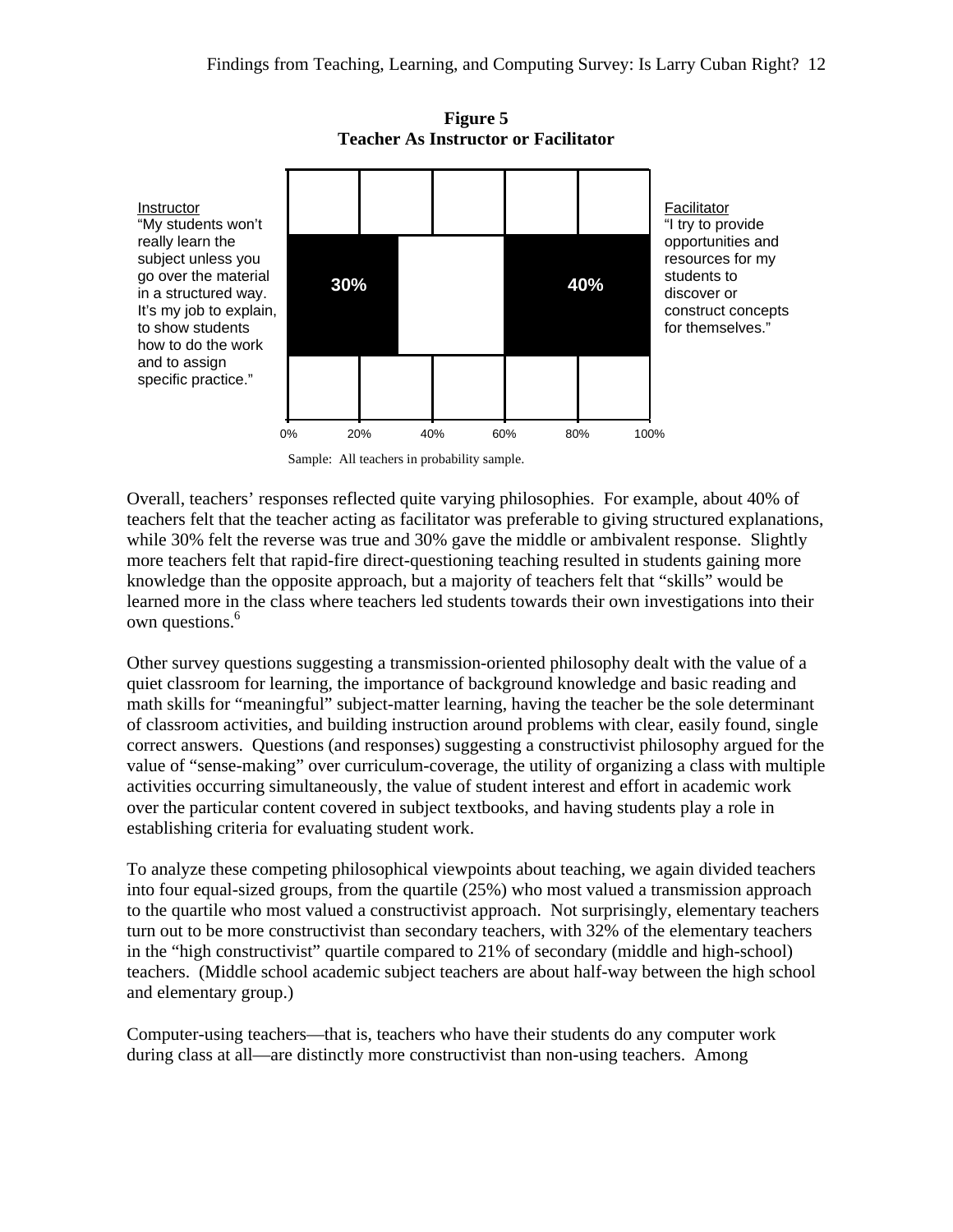elementary teachers, relatively infrequent users are no less constructivist than teachers who have students use computers a lot. However, among secondary academic subject teachers, the teachers who assign computer work frequently are much more constructivist than those who make computers are less central part of their pedagogy. (See Figure 6, middle panel.)



**Figure 6 Frequency of Computer Use by Teacher Philosophy Among Elementary, Academic, and Applied Subjects**

#### Computer-Using Teachers' Objectives for Student Computer Use

There is a strong relationship between teachers' general philosophical viewpoint about what constitutes good teaching and the particular objectives they view as most central to their use of computers with students. The survey asked teachers to select three objectives from a list of ten that were their most important objectives for student computer use. The objectives most commonly supported by computer-using teachers were "getting information or ideas" and "expressing themselves in writing." Mastering skills, both academic skills and computer skills, were less often cited, but "skills" as objectives were much more often cited than such objectives as "presenting information to an audience" or "communicating electronically with other people." (See Figure 7.)

Sample: All teachers in probability sample.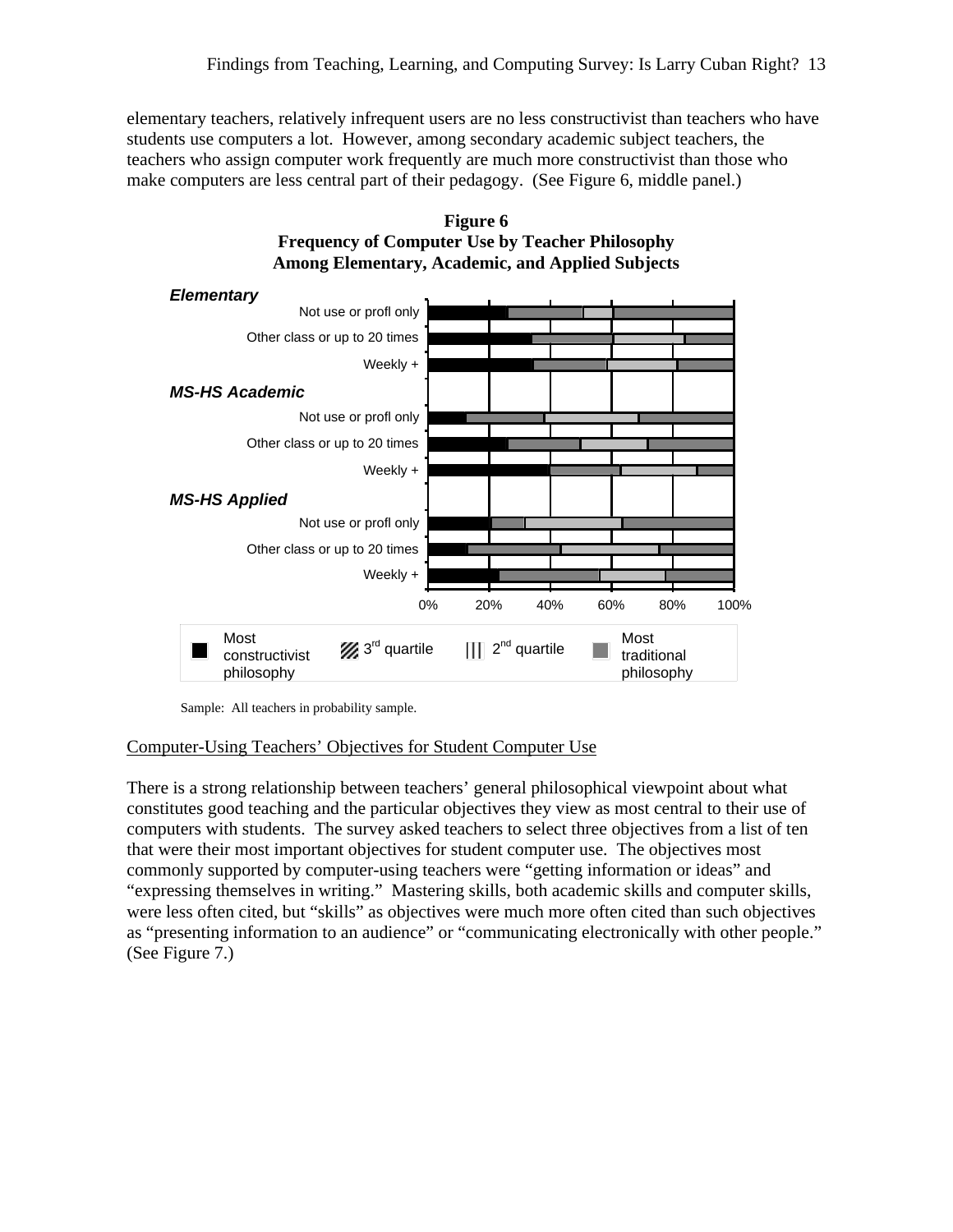



Sample: Probability sample; teachers who used computers with their selected class.

The relationship between objectives and teaching philosophy is shown in Figure 8, where objectives for computer use are ordered according to how "constructivist" teachers were in terms of their survey answers to questions about teaching philosophy.<sup>7</sup> Figure 8 shows that the relatively small minority of computer-using teachers who selected having students "communicate electronically with other people" (only 9% of all computer-using teachers) had, overall, the most constructivist philosophies. The next-most philosophically constructivist teachers were those who chose "presenting information to an audience" and "learning to work collaboratively" as their main objectives for student computer use. Teachers who selected "getting information or ideas" or "expressing themselves in writing" were also more constructivist than most teachers overall, but about average when just considering teachers who used computers with students.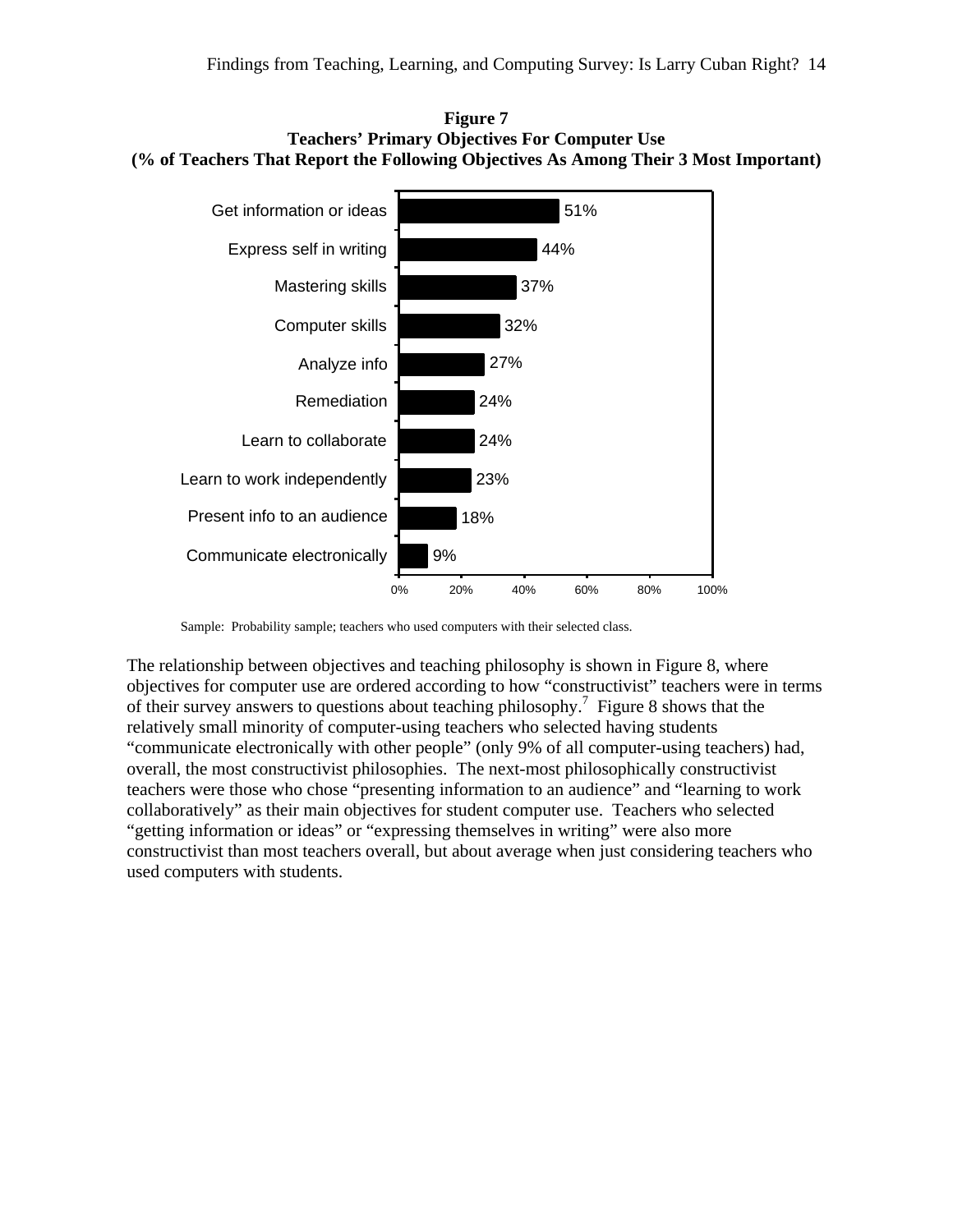



Sample: Probability sample; teachers who used computers with their selected class.

In contrast to those teachers, the 36% of computer-using teachers who selected skills reinforcement as one of their top three objectives ("mastering skills just taught") reported much more transmission-oriented philosophies than teachers who chose other objectives. However, even the skills-reinforcement-valuing teachers were somewhat more constructivist (i.e., less transmission-oriented) than the teachers who didn't have students use computers at all.

# **Types of Software Used by Teachers Who Assign Computer Work Frequently**

The rapid progress of computer technology over the past decades has meant an increasing variety of software has become available for teachers to use with students. During the 1980's, teachers could have students program in BASIC or LOGO, use drill-and-practice software, simple word processing programs, or some inventive problem-solving puzzles and simulations, but not much else. The range of possibilities has grown enormously since then. Our survey asked teachers to name the software that has been most valuable in their teaching—the best computer programs their students have used. Table 2 shows that general office tool software clearly dominates the list of the programs most commonly named as "most valuable." *Clarisworks* was by far the software title most frequently named by teachers. Three of the five next-most commonly named were *Microsoft Works*, *Microsoft Word*, and *Microsoft Office*. (The other two were *Netscape*, reflecting the importance of Web activity; and *Hyperstudio*, the primarily Macintosh-based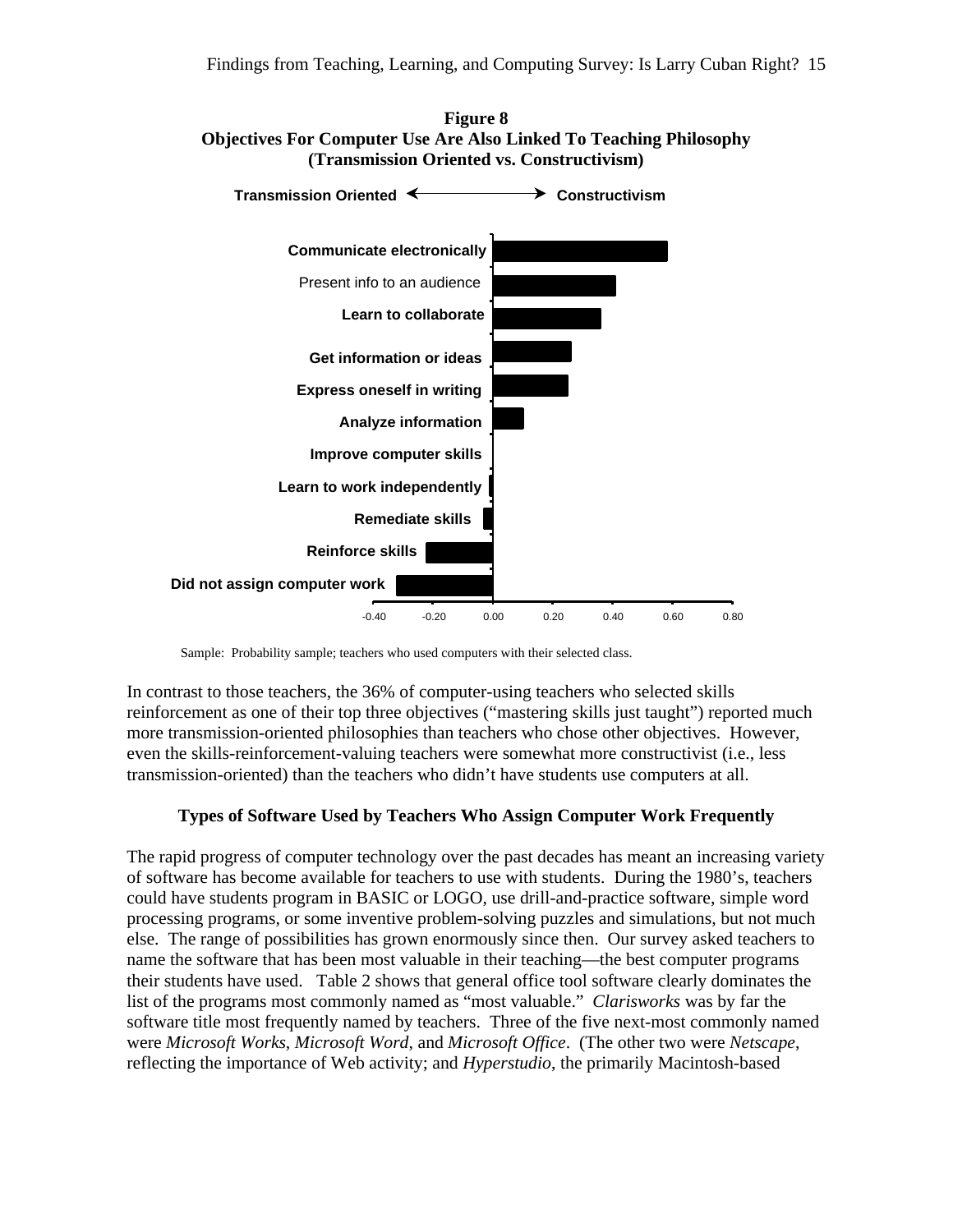multimedia student authoring environment named primarily by elementary teachers and middle school social studies teachers.) Some software titles focusing on specific curricular areas were frequently named as well, including *Geometer's Sketchpad* in mathematics, the inquiry-oriented conjecturing tool; *Autocad* in vocational education, which has dominated the growing field of computer-aided-design; *PhotoShop*, in fine arts classes; and *Accelerated Reader*, the computerbased test library used in off-line tradebook reading programs in elementary and middle-grades reading and language arts programs.

| Table 2                                                                     |
|-----------------------------------------------------------------------------|
| <b>Specific Software Reported As "Best" or "Most Valuable" For Students</b> |
| by Computer-Assigning Teachers, by Subject & Level of Teacher               |

|                                         |                                 |                                             |                                         | Percent of All Computer-Assigning Teachers (naming at least one program as "best")*                 |
|-----------------------------------------|---------------------------------|---------------------------------------------|-----------------------------------------|-----------------------------------------------------------------------------------------------------|
|                                         | $20%+$                          | 15-19%                                      | 10-14%                                  | 5-9%                                                                                                |
| Elementary<br>Self-contained            | <b>ClarisWorks</b>              |                                             | Hyperstudio                             | Accelerated Reader**, Encarta,<br>Groliers, M. Word, Netscape, Oregon<br>Trail, Writing-Pub. Center |
| Elementary<br>Other                     | <b>ClarisWorks</b>              | Accelerated<br>Reader                       | Hyperstudio                             | Groliers, M. Works, Netscape,<br>Writing-Pub. Center                                                |
| English                                 |                                 | ClarisWorks,<br>M.Works                     | M. Word, Netscape                       | <b>Accelerated Reader, Powerpoint</b>                                                               |
| Science                                 |                                 | ClarisWorks,<br>Netscape                    |                                         | Hyperstudio, M.Office, M.Word,<br>M.Works                                                           |
| Math                                    | Geometer's<br><b>Sketchpad</b>  | ClarisWorks                                 |                                         | Excel, Math Blaster, M.Word,<br>Netscape                                                            |
| <b>Social Studies</b>                   |                                 | ClarisWorks,<br>Netscape                    | Hyperstudio                             | Encarta, Groliers, I.E., M.Word,<br>M.Works, Powerpoint                                             |
| Foreign<br>Language                     | ClarisWorks,<br>M.Word          | <b>M.Publisher</b>                          | Netscape                                | M.Works, Powerpoint                                                                                 |
| Misc. Academic ClarisWorks<br>Secondary |                                 |                                             | Encarta, M.Word,<br>Netscape            | Groliers, M.Office                                                                                  |
| Computers                               |                                 | M.Office, Netscape ClarisWorks,             | M.Word, M.Works,<br><b>Word Perfect</b> | Excel, Hyperstudio, Powerpoint                                                                      |
| <b>Business</b>                         | M.Works.<br><b>Word Perfect</b> | M.Office                                    | M.Word                                  | ClarisWorks, Excel, Netscape                                                                        |
| Vocational                              | AutoCAD                         | Netscape                                    | ClarisWorks,<br><b>Word Perfect</b>     | M.Office, M. Works                                                                                  |
| <b>Fine Arts</b>                        | <b>ClarisWorks</b>              | PhotoShop                                   | Netscape                                | Hyperstudio, M.Word, M.Works,<br>PageMaker                                                          |
| Other<br>Applied<br>Secondary           | <b>ClarisWorks</b>              | M.Word, M.Works,<br>Netscape,<br>Powerpoint |                                         | Hyperstudio, M.Office, Word Perfect                                                                 |
| Elementary                              | <b>ClarisWorks</b>              |                                             | Hyperstudio                             | Accelerated Reader, M.Word,<br>Netscape, Encarta, Groliers, M.Works,<br><b>Oregon Trail</b>         |
| Middle School                           | <b>ClarisWorks</b>              |                                             | Netscape                                | M. Works, M. Word, Hyperstudio                                                                      |
| <b>High School</b>                      |                                 |                                             | Netscape, M.Works<br>ClarisWorks, MWord | M. Office, Powerpoint, Word Perfect                                                                 |
| All comp.-assigning<br>teachers         |                                 | <b>ClarisWorks</b>                          | Netscape                                | M. Word, M. Works, Hyperstudio,<br>M.Office                                                         |

Probability and purposive samples; teachers who assigned computer work to selected class and who named at least one program. \*One-half of teachers responded to a question about the "best computer programs students in this class have used." The other onehalf responded to a question about their most valuable software in each of the past five years. Data from the two most recent years were taken from this latter group, and only if the software did not seem to be named primarily because of its value for the teacher's own professional use.

\*\* Software in bold are applications other than office software, Internet access software, or CD-ROM encyclopedias. They are primarily subject-specific applications or authoring tools.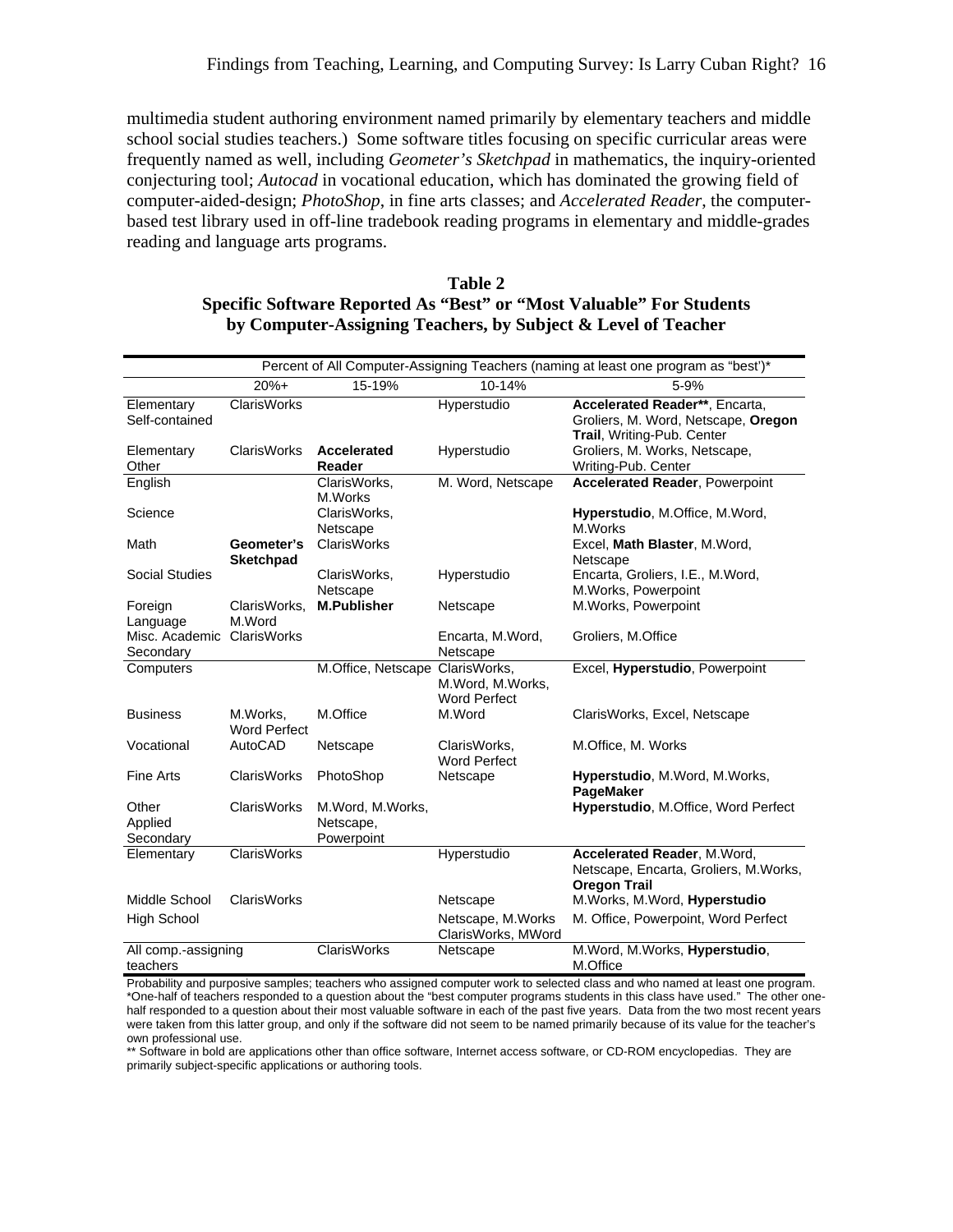But overall, what is the balance of different types of software that teachers use on a frequent basis with students, and what teaching philosophies and instructional objectives do these types of software reflect?

Although many teachers have students use a variety of software at least occasionally, the only type of software which commands both broad use (across subjects) and frequent use (used by students for at least 10 lessons) is word processing. Frequent use of all other applications is limited to at most one or two specific subjects (usually computer education). Table 3 shows the percent of teachers, by subject, who reported having had students use each of ten types of software for at least 10 lessons during the school year. Highlighted in Table 3 are the types of software where at least one-fourth of all teachers of a given subject reported that level of frequent use. Word processing reaches the "frequent-use one-quarter penetration" criterion for elementary teachers and secondary English, computer education, and business teachers and nearly approaches that level for science and social studies teachers. Nearly half of all computer education and business teachers also report having students use spreadsheet and database software frequently.

**Table 3 Percent of Teachers Reporting Frequent Student Use (Use In At Least 10 Lessons), by Type of Software and Subject & Level Taught**

|                 | Word<br>Proc. | CD-ROM | World<br>Wide<br>Web | Skill<br>practice<br>games | Simulations/<br>Exploratory<br>Environments | Graphics | Spread-<br>sheets/<br>Database | Presen-<br>tation | Multi-<br>media | E-mail |
|-----------------|---------------|--------|----------------------|----------------------------|---------------------------------------------|----------|--------------------------------|-------------------|-----------------|--------|
| Secondary       |               |        |                      |                            |                                             |          |                                |                   |                 |        |
| English         | 38            | 10     | 12                   | 4                          | 2                                           | 6        | 2                              | 4                 | 2               | 2      |
| Science         | 24            | 15     | 22                   | 3                          | 5                                           | 6        | 8                              | 5                 | 2               | 4      |
| Math            | 4             | 2      | 4                    | 13                         | 8                                           |          | 4                              | 2                 |                 |        |
| Social          |               |        |                      |                            |                                             |          |                                |                   |                 |        |
| <b>Studies</b>  | 20            | 16     | 14                   | 2                          | 3                                           | 5        | 4                              | 5                 | 6               | 6      |
| Computers       | 76            | 15     | 38                   | 20                         | 22                                          | 23       | 43                             | 29                | 13              | 9      |
| <b>Business</b> | 78            | 3      | 14                   | 16                         | 19                                          | 20       | 47                             | 22                | 2               | 5      |
| Vocational      | 15            | 12     | 15                   | 4                          | 21                                          | 16       | 7                              | 6                 | 3               | 3      |
| Fine Arts       | 10            | 4      | 7                    | 0                          |                                             | 15       | 0                              |                   | 2               |        |
| Elementary      | 46            | 28     | 12                   | 32                         | 11                                          | 10       | 2                              | 3                 | 5               | 3      |
| All teachers    | 32            | 16     | 13                   | 14                         | 7                                           | 8        | 7                              | 5                 | 4               | 3      |

Sample: All teachers in probability sample.

"Frequent Use" defined as students in any of the teacher's classes having used that type of software on 10 or more occasions. 25%+

There are only three remaining combinations of subject and penetration of frequent use: the World Wide Web in computer education classes, and skills-practice software and CD-ROM software among elementary teachers.<sup>8</sup> For many other combinations where it is reasonable to think that a given type of software ought to be relevant to learning in a particular subject, we find that fewer than 10% of the teachers of that subject actually have students use that type of software on a frequent basis—for example, spreadsheets in math instruction (4% of all secondary math teachers use it in 10 or more lessons), simulations in science (5%), presentation software in English (4%), multimedia authoring software in social studies (6%), and electronic mail in business education (5%). Clearly, there are large gaps between the potential penetration of many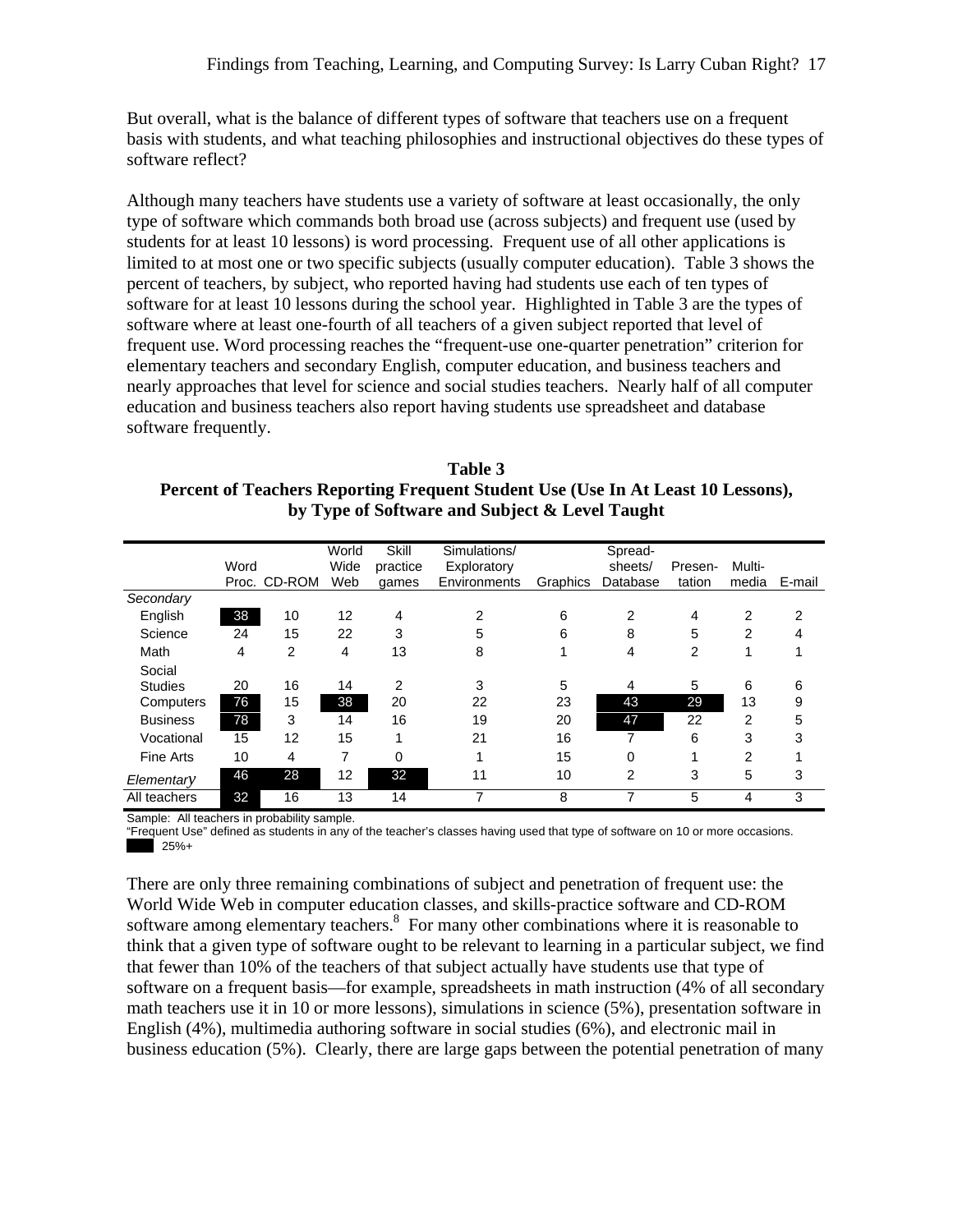types of software in academic classes and the current proportion of teachers who are actually making use of that software in their classes. With overall patterns of software use like these numbers suggest, Cuban's major claim is certainly not disproved. Frequent use of most computer applications is still a minority teaching practice.

## **Constructivist Philosophy and Teachers' Frequent Use of Computers with Students**

But what of the minority of teachers who *do* make substantial use of different types of software as part of the way they orchestrate student activity during their class time. Do users of only *some* types of software stand out as being constructivist, or are *most* types of software use associated with having a constructivist philosophy?<sup>9</sup> And how different in philosophy, overall, do these teachers look from the "average" teacher who might have her students use software only occasionally?

Our data suggest that teachers of academic subjects, both elementary and secondary, who use *most* types of software on a frequent basis have consistently more constructivist philosophies than the average teacher. Electronic mail assigning-teachers (that is, the 3% of academic subject teachers who have students use electronic mail on a regular basis) and the almost as small percentage of teachers whose students often use presentation software like Powerpoint (4%) have the most constructivist philosophies of all, with roughly half of them being in the "high constructivist" quartile of teachers, as shown in Figure 9.<sup>10</sup> But, in fact, frequent users of *most* types of software are more constructivist in philosophy than more typical teachers are. All categories of frequent software-users are except those who use *only* skill games frequently. Even skill games users are more constructivist than average if the games are part of a practice that uses other types of software frequently as well. The teachers  $3<sup>rd</sup>$ -ranked in terms of constructivist philosophy (the 5% who are frequent users of multimedia authoring software) and the  $9<sup>th</sup>$ -ranked category (the 13% who assign students to do Web work frequently) are closer in philosophy to one another than either is to the larger number of teachers who only occasionally have students use computers. Again, Cuban appears to be correct that technology integration has been accomplished by a relatively small group of academic subject-matter teachers who are significantly different than their peers in terms of teaching philosophy.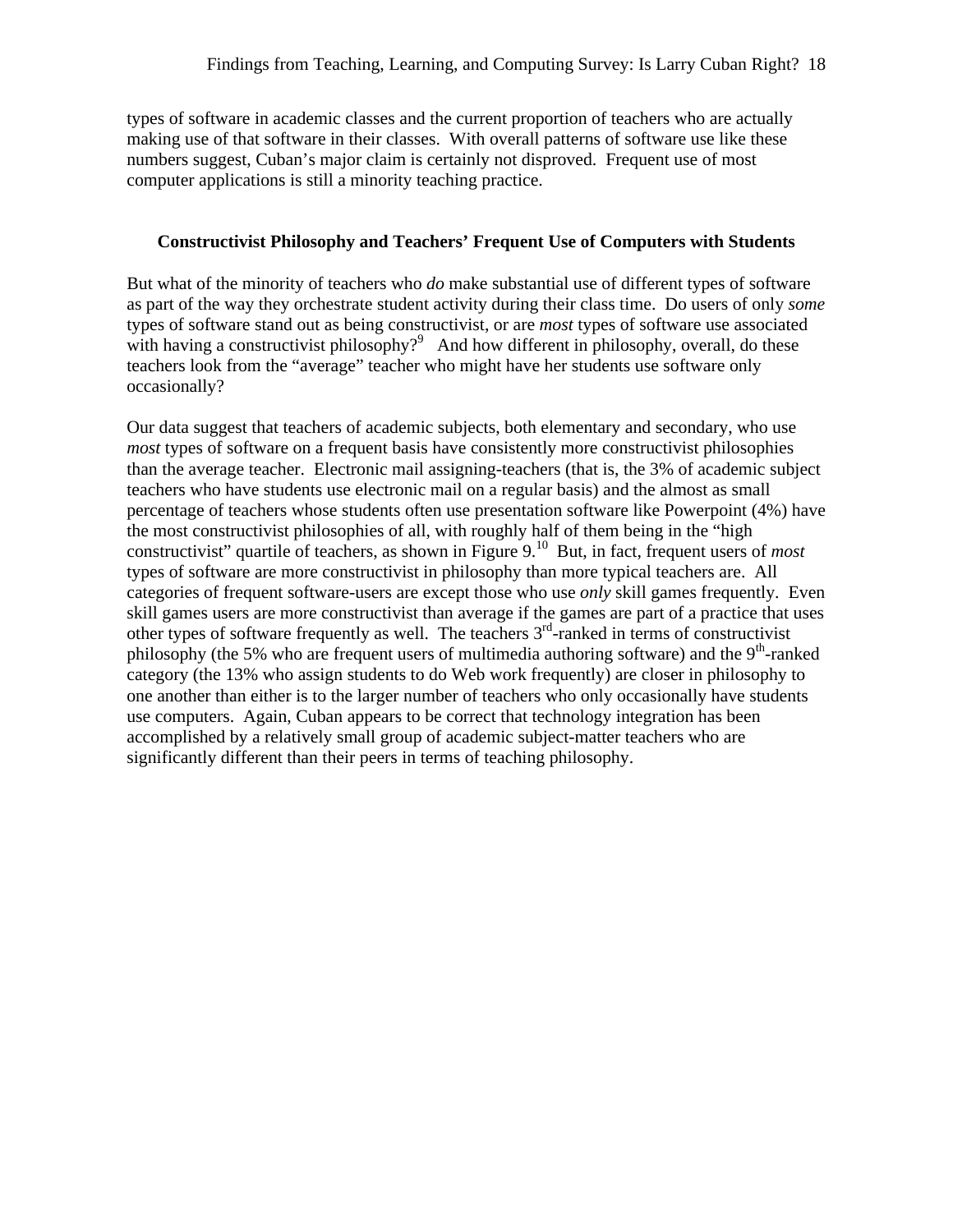

**Figure 9 Frequent Use of Software (In 10+ Lessons) by Teaching Philosophy**

Sample: Probability sample; academic secondary and elementary teachers only.

# **When Favorable Conditions are in Place: Compatible Philosophy, Access, and Expertise**

If the teachers whose students use software frequently have substantially more constructivist philosophies than most teachers, does it follow that *most* constructivist teachers are computer users? Our data show that, by itself, a constructivist philosophy raises the chance that an academic subject-matter teacher will use many types of software frequently with students, but rarely is a compatible philosophy itself sufficient to boost a majority of teachers into assigning a certain type of computer work frequently. For example, consider middle and high school science teachers. Of *all* science teachers, only 5% reported having students use *simulations or exploratory environments* in at least 10 lessons during the year (shown previously in Table 3). Among the most constructivist quartile of teachers, proportionally twice as many did, but that is still only 10% of the science teachers in that group (see Table 4). In addition, overall, 24% of science teachers had students use *word processing* frequently, but 39% of the high-constructivist science teachers did—nearly two out of every five, but still not a majority. To take another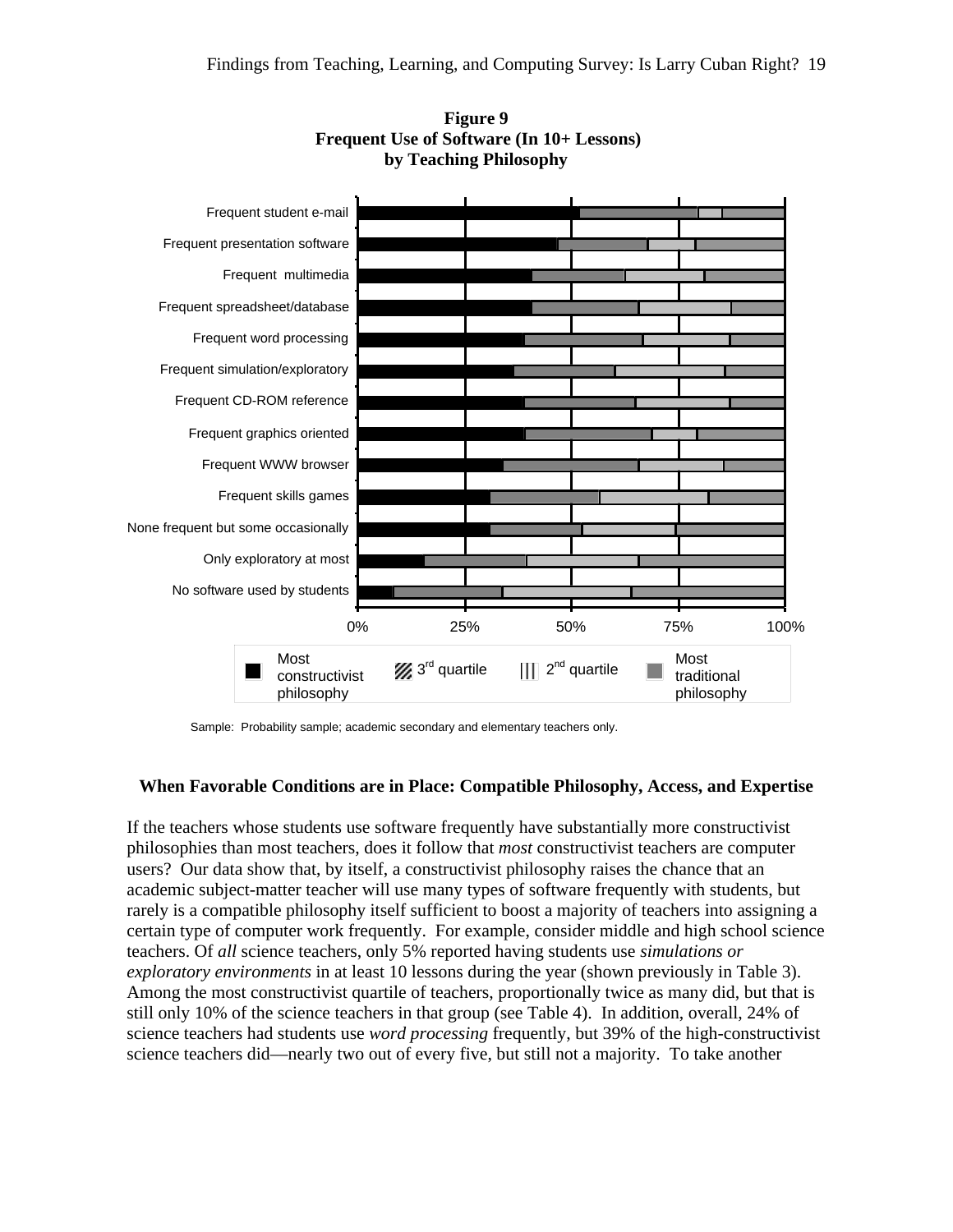example, in social studies, no type of software was used frequently by at least one-fourth of all social studies teachers (shown in Table 3). For the high-constructivist social studies teachers, though, three types of software had that level of penetration—word processing, CD-ROM reference materials, and World Wide Web browsers. Nevertheless, the boost was modest, at best; none of those types of software involved even one-third of the high-constructivist social studies teachers on a frequent basis. The only type of software to be used frequently by a majority of high-constructivist teachers was word processing, by elementary grade teachers (55%; see Table 4). In sum, having a compatible teaching philosophy makes frequent use of computers more likely, but by itself is insufficient to make frequent computer use a modal teaching practice.

|                             |       |        | World | Skill    | Simulations/ |          | Spread-  |         |        |              |
|-----------------------------|-------|--------|-------|----------|--------------|----------|----------|---------|--------|--------------|
|                             | Word  |        | Wide  | practice | Exploratory  |          | sheets/  | Presen- | Multi- |              |
|                             | Proc. | CD-ROM | Web   | games    | Environments | Graphics | Database | tation  |        | media E-mail |
| English                     | 49    | 15     | 22    | 6        | 2            | 13       | 3        | 14      | 5      |              |
| Science                     | 39    | 23     | 24    |          | 10           | 7        | 12       | 10      | 3      | 8            |
| Math                        | 11    | 4      | 6     | 9        | 8            | 3        | 4        | 2       | 2      | 3            |
| Social Studies              | 28    | 28     | 25    | 8        | 11           | 6        | 9        | 8       | 3      | 11           |
| Elementary                  | 55    | 35     | 14    | 31       | 14           | 12       | 3        | 6       | 9      | 5            |
| All Teachers of<br>Academic |       |        |       |          |              |          |          |         |        |              |
| Subjects                    | 42    | 21     | 19    | 13       | 10           | 11       | 8        | 10      | 6      | 6            |

## **Table 4 Percent of High Constructivist Teachers (Academic Subjects Only) Reporting Frequent Computer Use**

Sample: All academic teachers in probability and purposive samples.

"Frequent Use" defined as students in any of the teacher's classes having used that type of software on 10 or more occasions.  $25% +$ 

However, when we add in two other facilitating conditions—convenient access to a cluster of computers and the teacher having at least average levels of computer knowledge—the story changes. For this analysis, we have to combine teachers of the various academic secondary and elementary subjects together because otherwise the number of survey respondents to be analyzed becomes too small. We present data regarding the use of two categories of software: (1) word processing, because it so clearly dominates frequent computer use; and (2) any other type of software besides skill games, the latter being excluded because of the clearly distinct pedagogical approach it reflects. Figure 10 shows the percentage of teachers reporting frequent use of these two categories of software according to progressively more enabling conditions. Overall, 29% of all academic secondary and elementary teachers reported using word processing frequently and 28% reported using at least one other type of software frequently. When we restrict ourselves to the high constructivist quartile of teachers from the same subjects, the percentages rise somewhat, to 44% and 37% respectively.<sup>11</sup> However, when we specify the other two important facilitating conditions—that the teacher has a cluster of 5 or more computers available in her own classroom and also has at least average computer skill and breadth of professional computer use—the percentages climb to well over a majority. More than three-fourths of such teachers (76%) had students use word processing in at least 10 lessons during the year, and 56% had them use some other type of software that often.<sup>12</sup>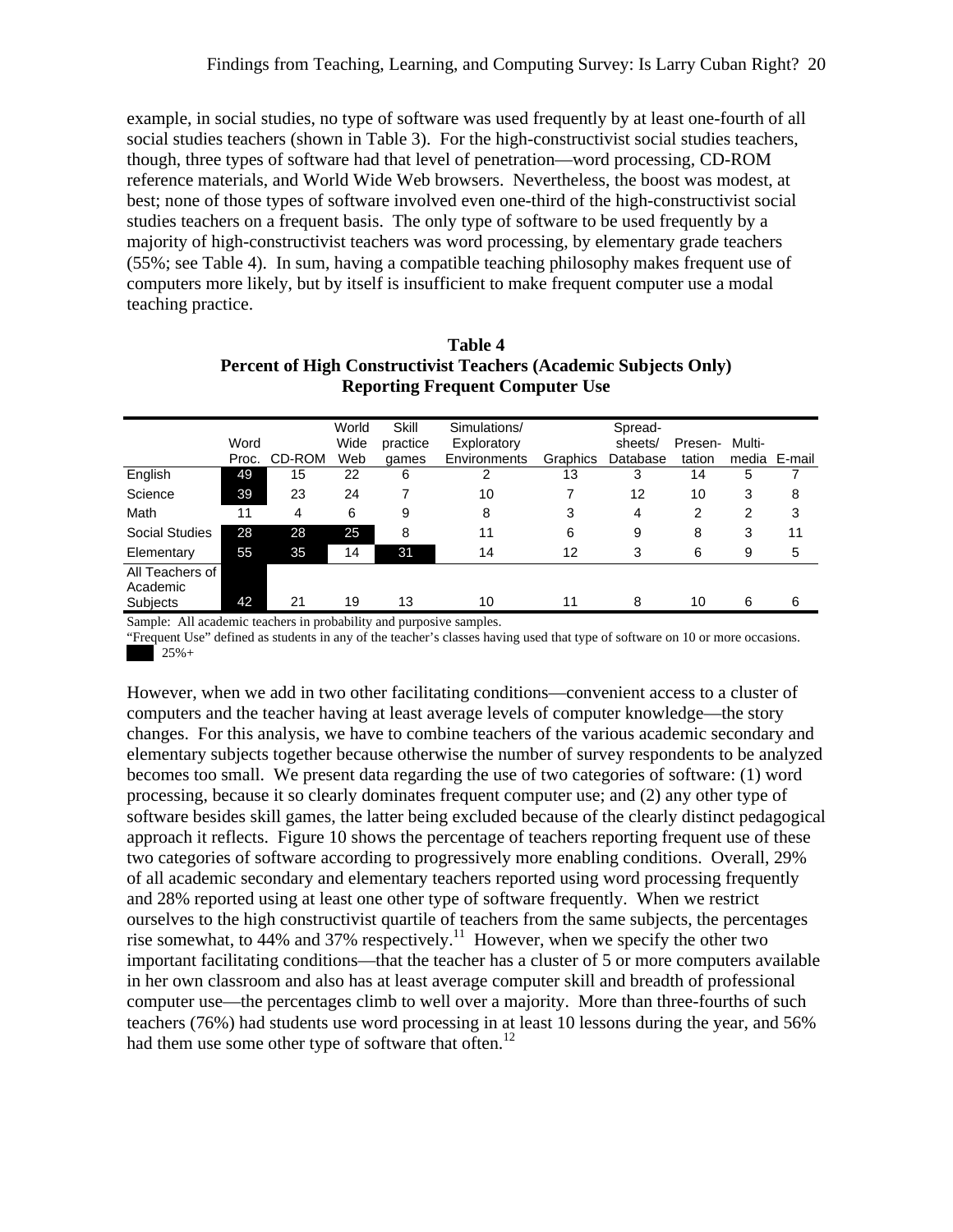

**Figure 10 Frequent Use of Software by Facilitating Condition**

Sample: All academic teachers in probability and purposive samples.

Figure 11 shows that for this group of academic subject matter teachers—that is, those with a highly constructivist philosophy who also have a cluster of computers in their classroom and at least average computer competencies and professional use themselves—not only did threefourths have students use word processing frequently, but about one-third had students use presentation software frequently, one-third had students use the Web in 10 different lessons, a majority had students use CD-ROM reference materials on at least 3 occasions during the year, and similarly a majority had students use exploratory or simulation software at least that often. For this group, skill-based software is used less often than any of *those* applications, but it is still more common than spreadsheet work, student e-mail, or student authoring of multimedia documents.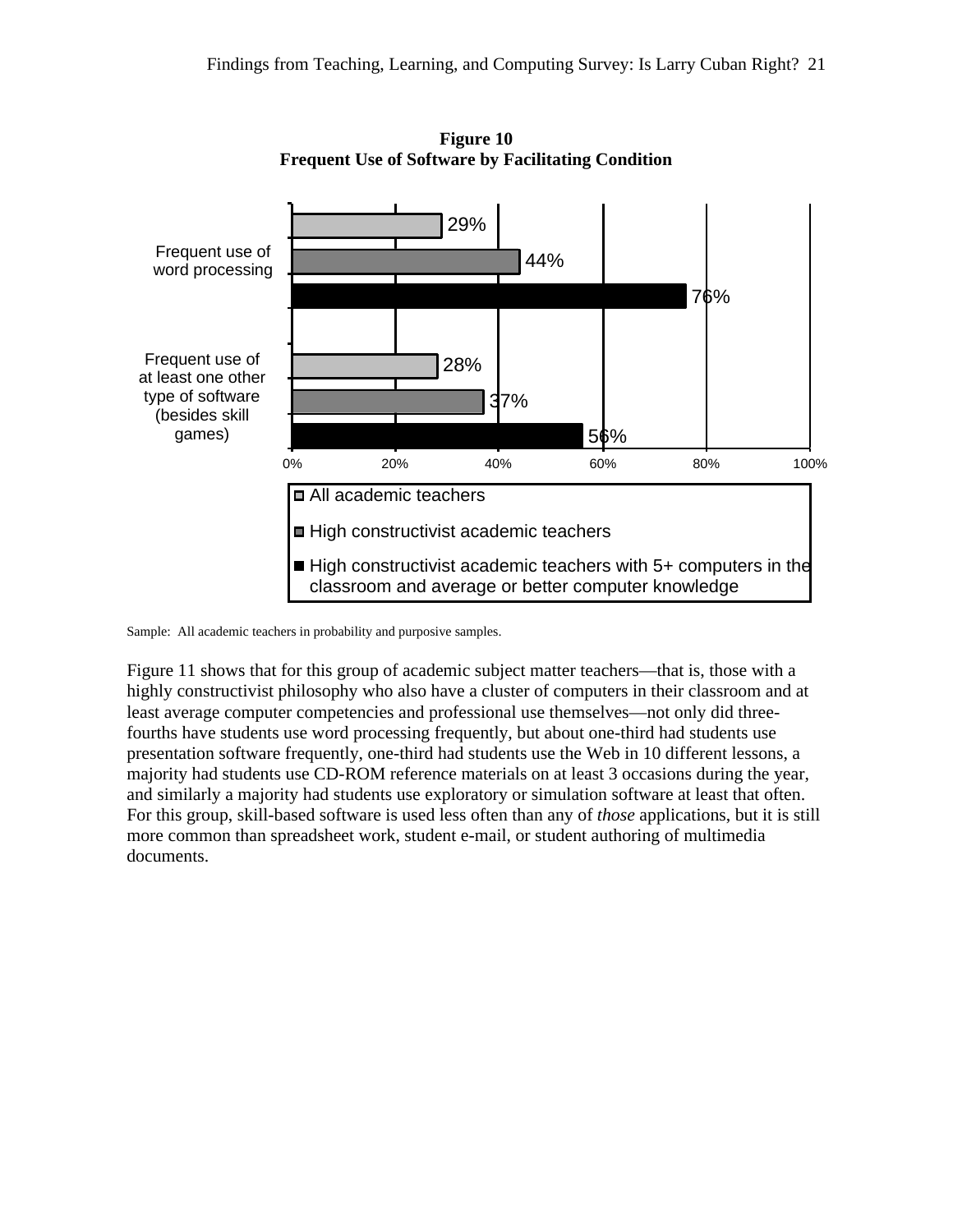



Sample: Probability and purposive samples; as defined in table title.

The statistics in the previous paragraph are *critical*. They demonstrate that under the right conditions, teachers of academic subjects will make substantial use of a wide range of computer software, going well beyond routine drill-and-practice. Nevertheless, not every computer application has yet found its niche in the practice of academic subject teachers, even when many of the facilitating conditions are in place.

#### **Outcomes of Constructivist Uses of Computers: Effects on Student Out-of-Class Effort**

Demonstrating that under propitious conditions, a large fraction of teachers of academic subjects are having their students use a variety of computer applications does not necessarily prove that students are better off for this as a result. Our Teaching, Learning, and Computing survey did focus more on the "teaching" and "computing" aspects of computer use in schools than on the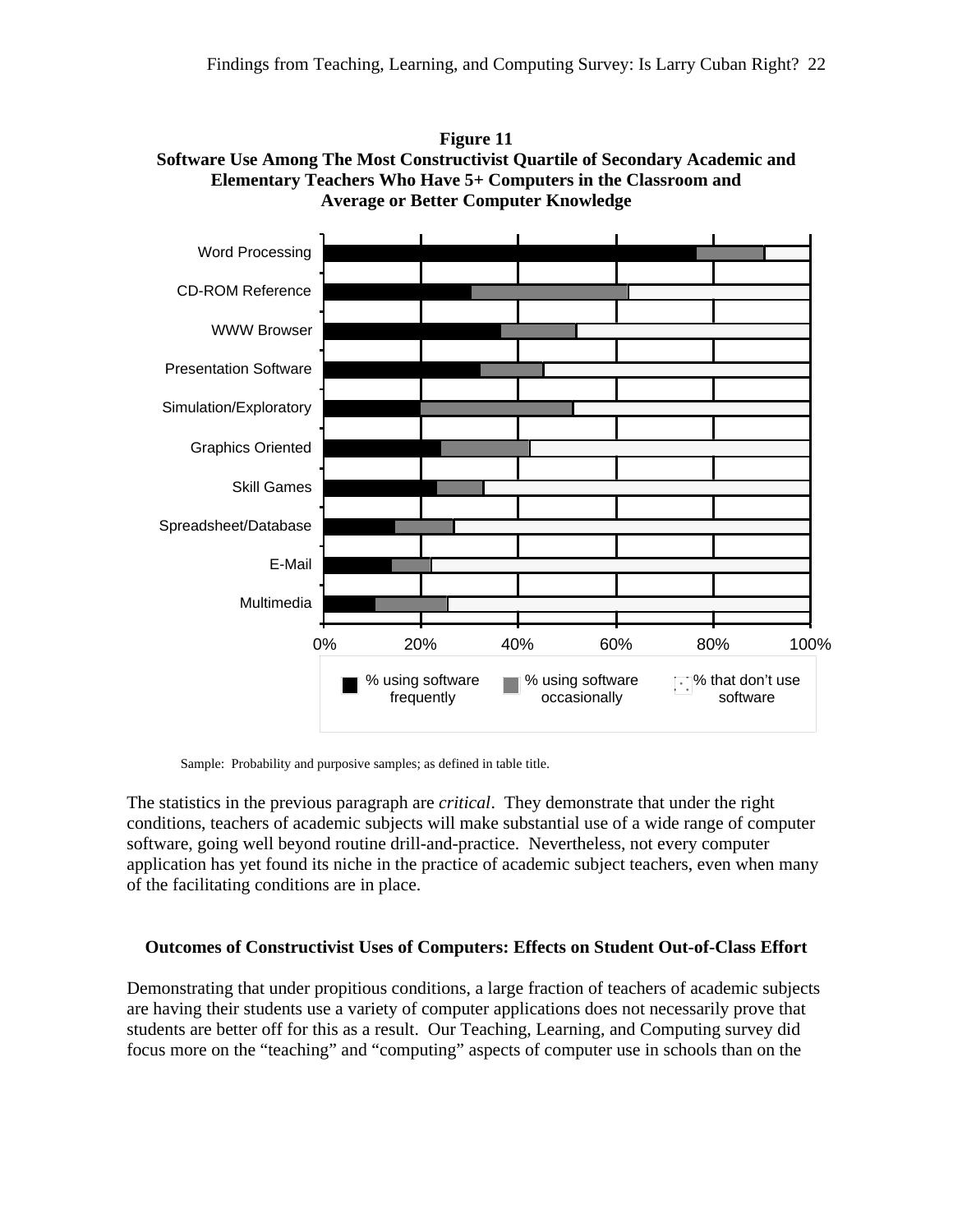"learning" part, but we do have some modest empirical evidence on one interesting student outcome—students' use of computers for doing class work on their own time.

Why should simply measuring student out-of-class-time use of computers for schoolwork be considered an important outcome? For one thing, although public evaluation of schools tends to focus on the substantive facts and skills that students are being taught, a widely acknowledged goal of schooling is to foster in students a disposition to undertake learning activities on their own initiative, over the long-term. If students take initiative in doing academic work outside of the time they are being directly supervised in class, the strategies that teachers use to increase the likelihood of that happening may be as important as what they do to help students learn more during class time. Although we have a very weak measure of the out-of-class computer-use outcome—teachers' own estimates of the proportion of their students who use computers for class work at other times during the school day and the proportion that do so while at home—we can report some interesting findings related to teachers' different patterns of computer use.

We found that computer-using teachers who prioritize certain objectives for their students' computer use are much more likely than those emphasizing other objectives to report that their students use computers for class assignments during other times of the day and week. Figure 12 shows the general result<sup>13</sup> and highlights four outcomes associated with greater than average outof-class-time work and three outcomes associated with below-average levels. The teachers who report by far the highest proportion of students doing computer work outside of class were those whose primary objectives were having students *present information to an audience*. Asking students to prepare an oral talk before an audience seems to generate a strong motivation for students to be deeply engaged in their schoolwork—enough to keep them working after school or even at lunch. The other three objectives whose advocates reported more than average out-ofclass computer work being done were these: (a) having students communicate electronically with other people, (b) having them obtain information or ideas from computer sources, and (c) having them express themselves in writing. When we distinguished the extra time spent by students while they were still at school from their efforts at home, it was clearly the time at-home which was being affected by teachers emphasizing the objectives of communications (i.e., through email), information acquisition (Web), and writing (word processing). Not surprisingly, e-mail, Web browsers, and word processing programs, along with games, are the most common software applications available to students on their home computers. In contrast, where students followed their teachers' aspirations for them to prepare presentations to an audience by spending extra effort, disproportionately they did so while at school. This may be due to many assignments like this requiring collaboration among classmates, and the convenience of being able to get together as a group while at school.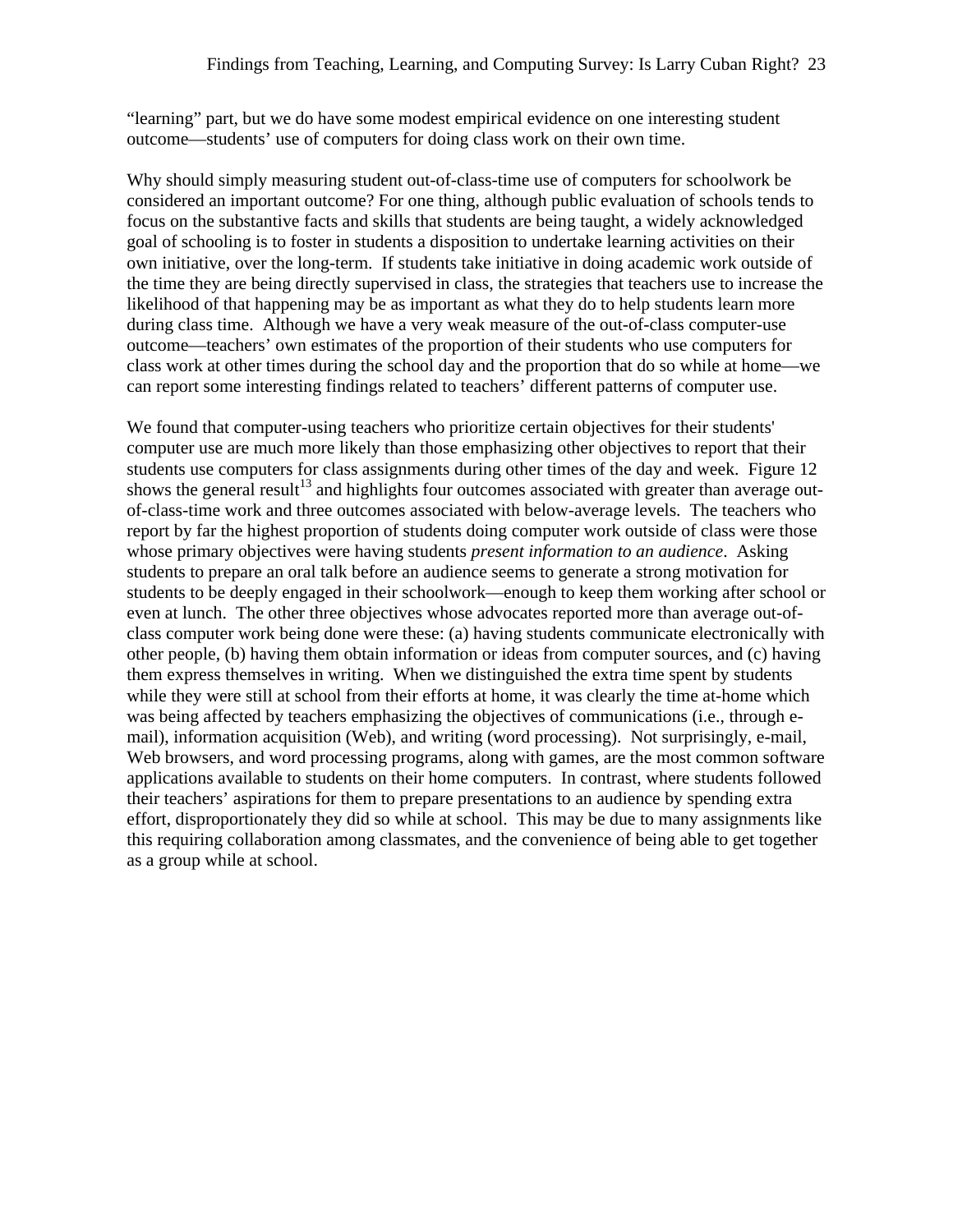

**Figure 12 Which Teachers Report Student Use Computers for Class Work Outside of Class Time? (Effect Sizes)**

Sample: Probability sample; questionnaire versions 1 and 2; teachers who used computers with students in their selected class.

The fact that at-home differences in students' out-of-class efforts (i.e., for teachers with different objectives) were generally greater than at-school differences is a reminder of the important role that private access to computing facilities plays in some of the types of computer work which may be most beneficial for students. We did not have information on the presence of home computers among the students of each teacher, but we did analyze the effects of teacher objectives on out-of-class effort after taking into account the socio-economic-status (SES) of the school's students and the student ability levels reported by teachers, two factors that are closely associated with home computer access.<sup>14</sup> Table 5 shows that although class ability and school socio-economic-status are each strongly associated with student out-of-class computer work (and more strongly with at-home effort than at-school effort), teacher objectives still have effects that are independent of student characteristics. Thus, teachers whose objectives for student computer work were skills-related or "learning to work independently" (i.e., not bothering other students) reported less out-of-class computer work than teachers having other objectives, even after controlling statistically for school SES and class ability level. This was particularly true for students' doing computer work for class while at home. Similarly, at the positive end, the same objectives shown in Figure 12 remain important. In particular, teachers with presentation objectives for their students' computer work have more students doing computer work on their own time at school, and teachers with writing, information gathering, and electronic communications objectives have students who do more computer for class while at home, even after socio-economic and scholastic achievement factors are considered.<sup>15</sup>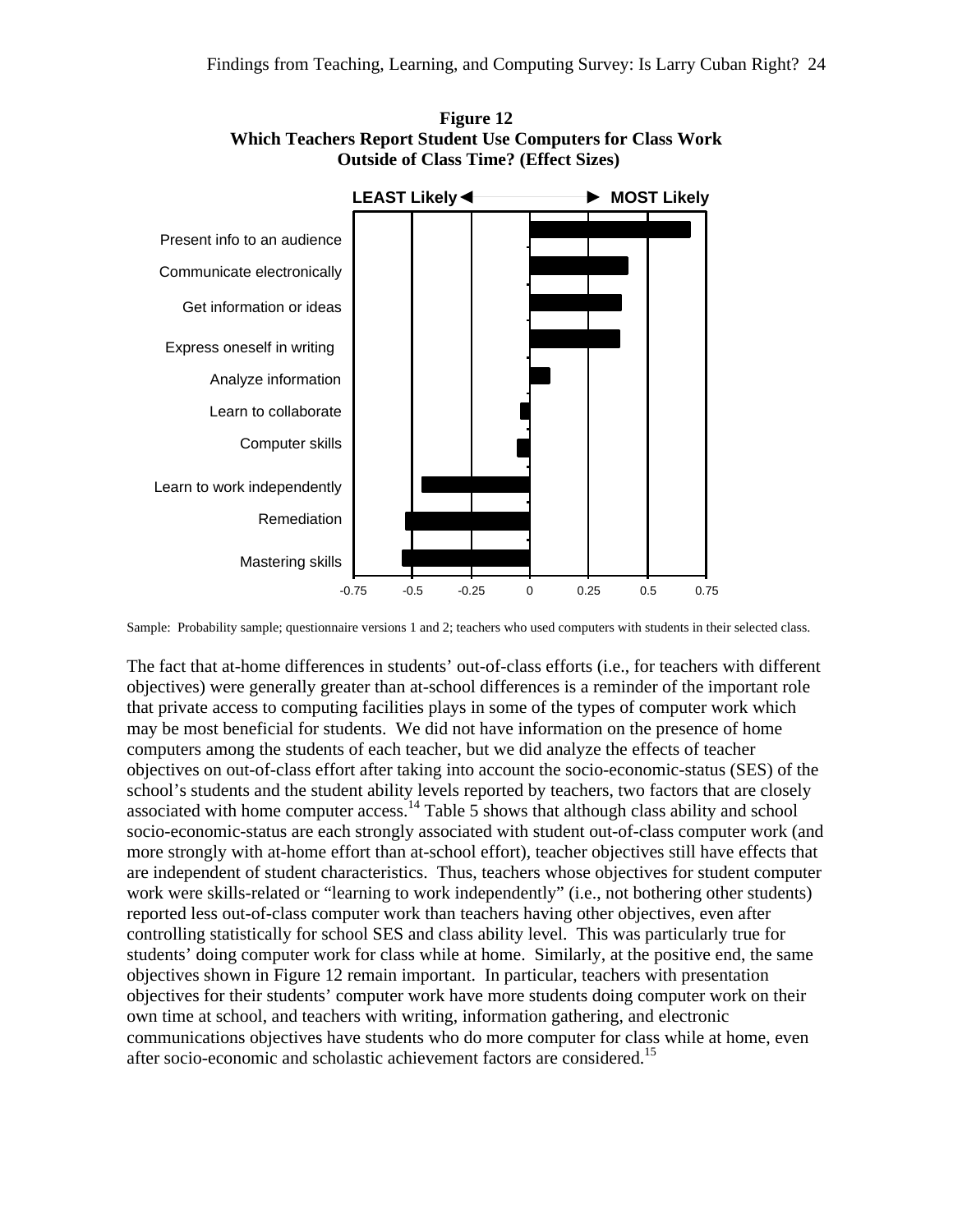|                                                                                                                                                                  | Use in school,<br>outside of class | Use outside of<br>school | All non-class time<br>use |
|------------------------------------------------------------------------------------------------------------------------------------------------------------------|------------------------------------|--------------------------|---------------------------|
| Correlation of non-class time use                                                                                                                                |                                    |                          |                           |
| with                                                                                                                                                             |                                    |                          |                           |
| Average Ability of Students in Class<br>(teacher estimate)                                                                                                       | $+.21$                             | $+.34$                   | $+.32$                    |
| School Socio-Economic Status                                                                                                                                     | $+.14$                             | $+.38$                   | $+.30$                    |
| Multiple correlation coefficient                                                                                                                                 |                                    |                          |                           |
| (control variables only; includes                                                                                                                                | .22                                | .44                      | .38                       |
| school level also)                                                                                                                                               |                                    |                          |                           |
| <b>Standardized regression</b><br>coefficients controlling on class<br>ability, SES, & school level (elem.,<br>MS, HS).<br>(each objective in separate equation) |                                    |                          |                           |
| Present Information to an Audience                                                                                                                               | $+22$                              | $+.14$                   | $+.21$                    |
| <b>Express Oneself in Writing</b>                                                                                                                                | $+.10$                             | $+.20$                   | $+.17$                    |
| Get Information and Ideas                                                                                                                                        | $+.06$                             | $+.21$                   | $+.16$                    |
| Communicate Electronically                                                                                                                                       | $-.03$                             | $+.17$                   | $+.08$                    |
| Learn to Work Collaboratively                                                                                                                                    | $+.02$                             | $-.01$                   | $+.00$                    |
| <b>Improve Computer Skills</b>                                                                                                                                   | $-.01$                             | $-.03$                   | $-.02$                    |
| Analyze Information                                                                                                                                              | $-.03$                             | $-.08$                   | $-.04$                    |
| <b>Remediate Skills</b>                                                                                                                                          | $-.09$                             | $-.16$                   | $-.15$                    |
| Learn to Work Independently                                                                                                                                      | $-.05$                             | $-.21$                   | $-.15$                    |
| Master Skills Taught (reinforcement)                                                                                                                             | $-.16$                             | $-.20$                   | $-.22$                    |

### **Table 5 Teachers' Objectives For Student Computer Use Related To Fraction of Students Reported To Use Computers For Classwork Outside of Class Time**

Sample: Probability sample only; teachers who used computers with their selected class.

# **Effects of Computer Use on Teachers: Changing Towards a Constructivist Practice**

Although most discussion of the outcomes of teachers' use of computers in instruction focuses on *student* outcomes, it is important to consider how teachers' experiences with using computers might be changing their teaching practice as a whole. (The paper by Thompson, et al (2000), in this set also considers this possibility.) In particular, examination of our survey data showed us that teachers are much more constructivist in philosophy than they typically are in actual practice—no doubt the result of the many difficulties involved in doing constructivist sorts of things; e.g., having students' interests affect the topics of their classwork, orchestrating classes so that multiple activities can occur simultaneously, or having students do serious group work including engaging one another in authentic exchanges of ideas and opinions.

In previous research, Becker and Ravitz (1999) proposed that when circumstances were favorable, sustained and thoughtful use of computers as learning resources could actually help teachers implement a teaching practice that was as constructivist as their teaching philosophy would permit. In a study of 441 teachers at 152 schools of the National School Network, we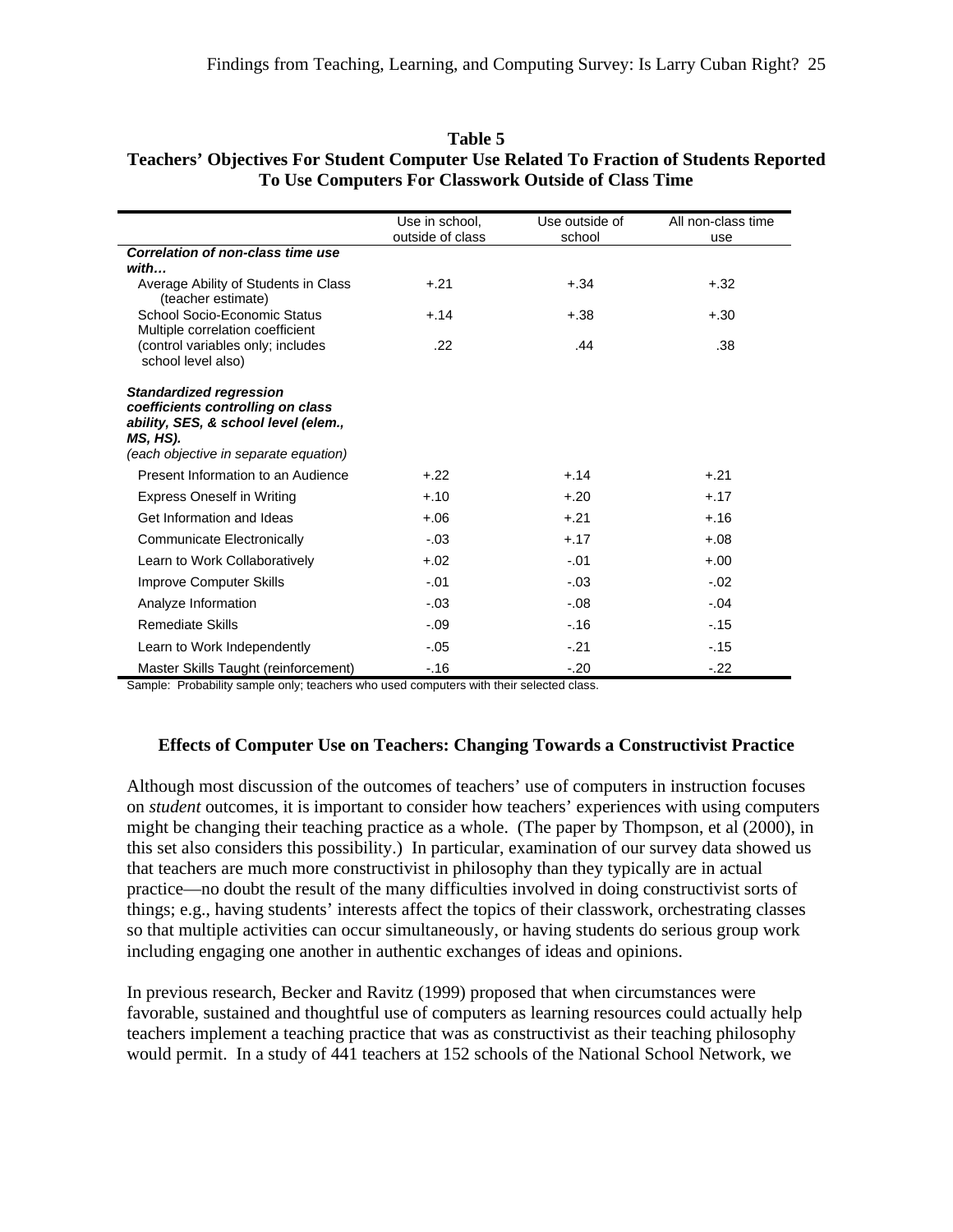found that teachers at these schools who used computers with students regularly over a three year period were roughly twice as likely to report having made a number of constructivist-oriented changes in their teaching practice as were teachers who did not use computers with their students. In particular, more than 70% reported they were now more willing "to be taught by students" than three years previously, compared to fewer than 30% among non-computerassigning teachers. Similarly, they were much more likely to report increased skill in conducting multiple parallel activities during class time, engaging students in long projects, and giving students choices in the tasks they undertook. (See Figure 13.) In addition, supporting the argument made earlier, teachers were twice as likely to report seeing students take more initiative outside of class time. It is important to note that the schools of the National School Network were not "typical" schools. First, they had significantly more technology per-capita than average. Second, they were schools where leadership had developed strong associations with outside organizations supporting educational reform through the use of computer technology, organizations such as museums, university research projects, and private businesses. And third, the schools provided a climate supportive of curricular and instructional change.





In the Teaching, Learning, and Computing survey, we have explored similar relationships between teachers' computer use and changes in instructional practices towards a more constructivist approach to teaching. We have found, for example, that across all schools (as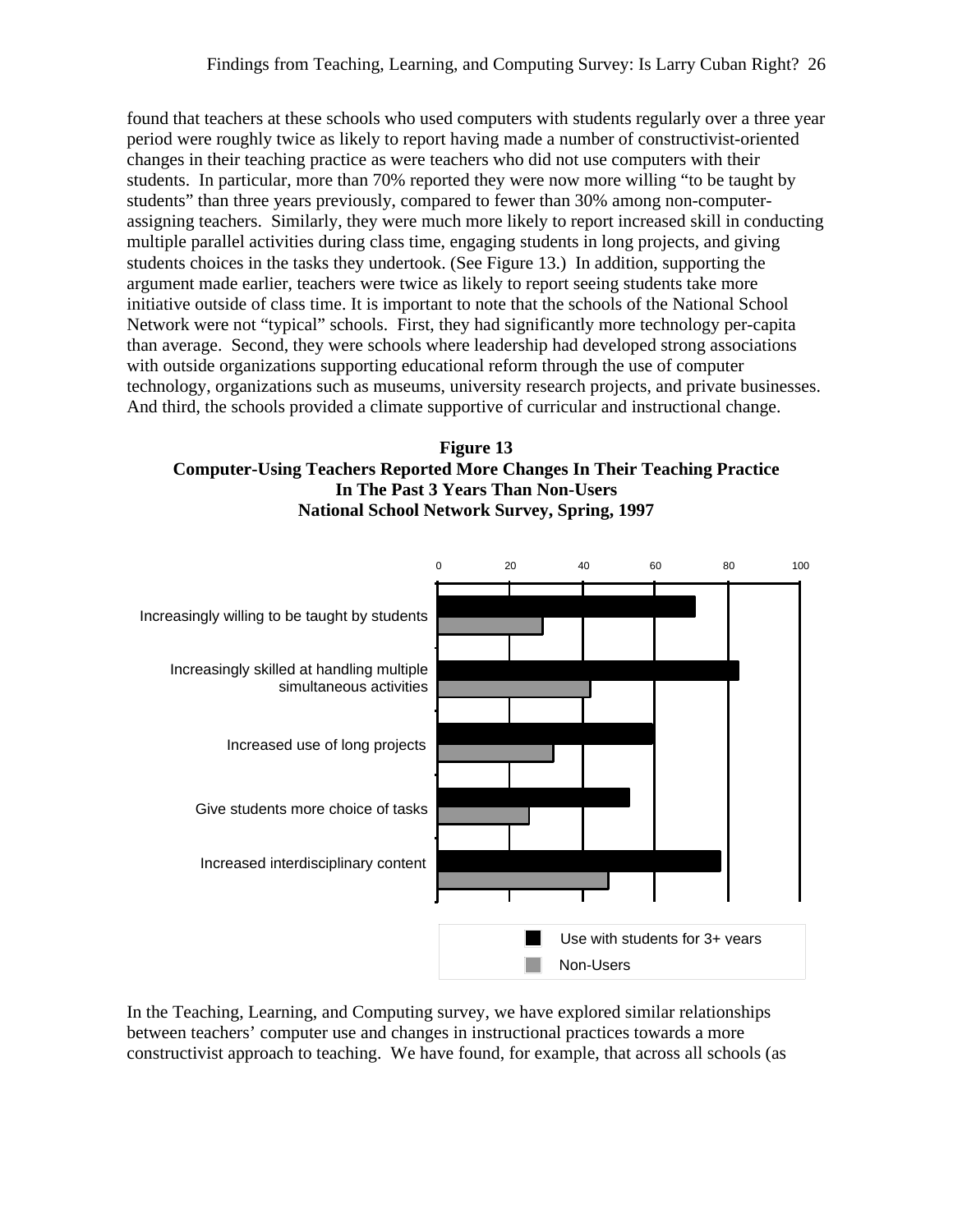opposed to the relatively homogeneous schools of the National School Network) teachers who were *the least* knowledgeable about computers were also less likely than other teachers to report having become more constructivist over the previous three years. (However, no differences have been found between teachers who were "average" and those who were "high" on our index of computer knowledge.) On the other hand, constructivist change seems to have occurred more often than typically among teachers who used a large variety of software in their teaching practice, those who used the World Wide Web a great deal in their teaching, and those whose primary objectives for computer use were having students learn to work collaboratively or to write better.

Those are results that generalize to all schools. However, the theory proposed in the National School Network study was that the schoolwide environment with respect to technology and instructional reform is a conditioning variable (i.e., either facilitates or impedes) the effects of computer use on pedagogical practice more generally found. That hypothesis is supported by our initial analysis of the several different independently drawn samples in the Teaching, Learning, and Computing survey.

The TLC survey, in addition to the national probability sample of schools, included several different "purposive" samples—schools selected either individually or sampled from larger sets of schools specifically because of either having a large presence of leading-edge computer technology or being closely involved with programs of instructional reform, including 50 of the major national and regional reform programs (e.g., Coalition of Essential Schools, Accelerated Schools, two NSF systemic reform programs). We are finding that teachers in three groups of schools seem to have made more changes towards a constructivist teaching practice than teachers in the national probability sample: (a) teachers in the leading-edge schools with high levels of technology per capita, (b) teachers in schools with both a schoolwide emphasis on instructional reform *and* an emphasis on using computer technology in those reforms, and (c) participating teachers (and *only* participating teachers) in schools where one or two such teachers are involved in an externally organized program of technology-based instructional reform. Significantly, one group of schools does *not* show greater movement towards constructivist practices by their teachers—schoolwide reform programs that *do not* emphasize computer technology. Teachers in those schools reported, at best, the same pattern of pedagogical change as did the national probability sample of teachers. (See Figure 14.)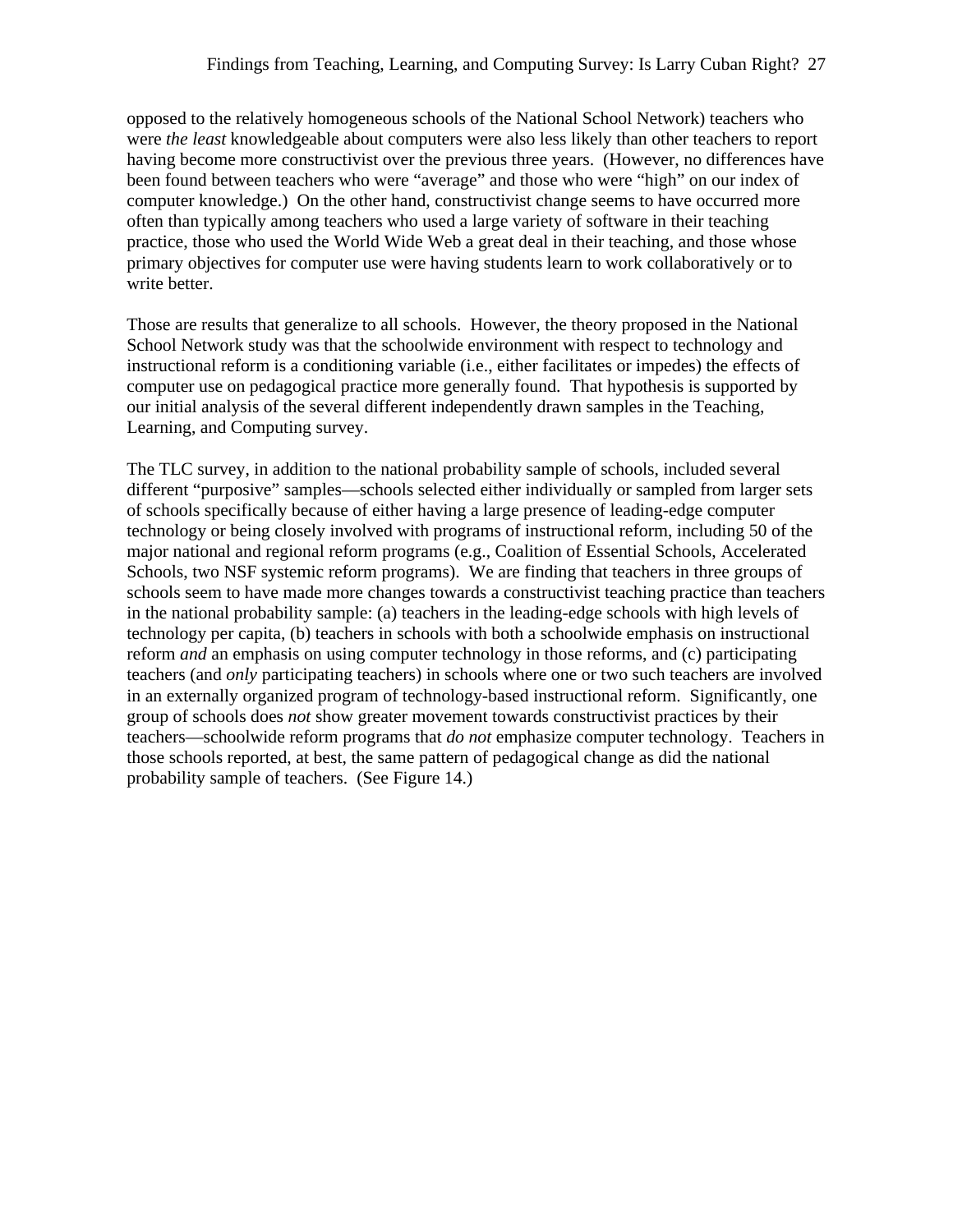

**Figure 14 Constructivist Change in Teaching Compared to the National Sample**

Sample: All teachers in probability and purposive samples.

These findings suggest that both *teacher-level* characteristics (i.e., how much they use certain computer applications and their objectives for that use) and *school-level* characteristics, such as the central role of computers in the school's character, help teachers move towards a constructivist pedagogy.

#### **Conclusion**

In response to Cuban's projection that computers are destined to play a minor role in student learning of academic subjects in elementary and secondary schools, this paper has presented an examination of related evidence.

On the issue of whether computers are generally a central vehicle of instructional activities in classrooms, the data suggest that Cuban remains correct at this time. Although a substantial fraction of teachers are having students do word processing during class time, most in-class use of computers occurs as part of separate skills-based instruction about computers, in occupationally-oriented courses such as business and vocational education, and as one of many explorations of different learning modalities that occur in the 6-hour-long days of self-contained elementary classes.

We have also found that the teachers who have students use non-skills-oriented computer software in academic classes have fairly distinctive teaching philosophies, being disproportionately supportive of constructivist pedagogies such as developing student responsibility for selecting and carrying out learning tasks, emphasizing group work involving discourse, and the use of projects, products, and performances for outside audiences.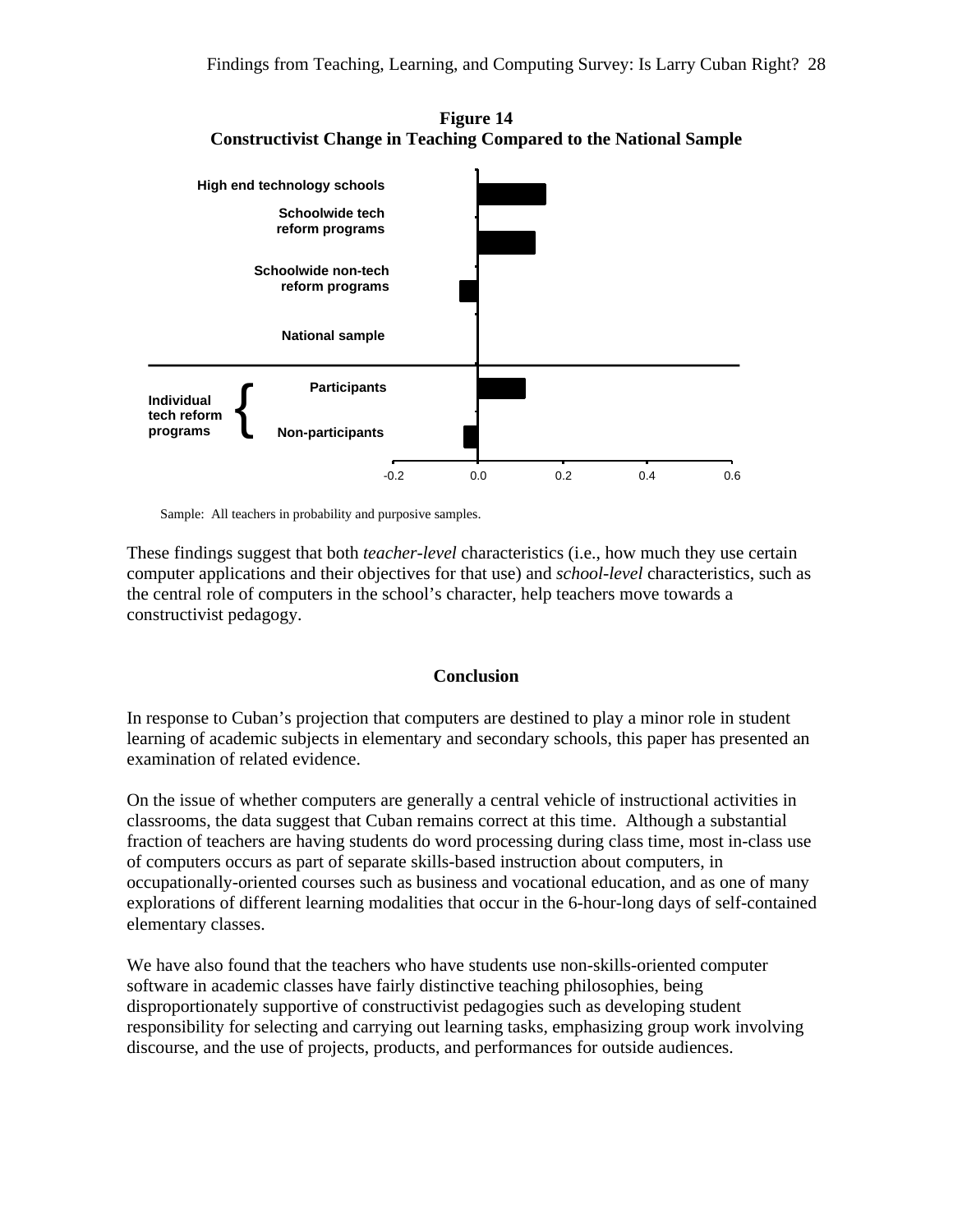However, the TLC data also suggests that when constructivist-oriented teachers in addition have sufficient resources in their classroom (i.e., clusters of 5 or more computers in a typical sized class) and have come to have a reasonable level of experience and skill in using computers themselves, a *majority* of such teachers will have their students make active and regular use of computers during their class period. That use will be principally word processing but will typically involve at least one other type of software as well, most often either CD-ROM or Internet-based information retrieval or exploratory simulation software. Other facilitating factors, such as extending the secondary classroom period from 50 minutes to significantly longer blocks of time and not only removing curriculum coverage mandates from teachers but encouraging them to teach fewer subjects in depth also can increase the number of teachers who make frequent use of computers in their plans for student class work.

Furthermore, we found that when teachers emphasize communication and information-oriented objectives for their students' software use (i.e., publishing for an audience, communicating electronically, writing, and finding information), they expand students' academic effort from class time to free time, suggesting that a non-skill, tool-application focus to using computers in class results in greater student engagement in their academic assignments.

Finally, our data suggest that certain approaches to using computer technology (i.e., broad use of different types of software, an emphasis on student writing and on exploiting Web-based sources of information) as well as a schoolwide emphasis on technology, particularly in the context of supporting instructional reform, are forces that helps teachers realize significant changes in their pedagogy more generally, enabling them to put into practice a pedagogy that is more constructivist and more attuned with their teaching philosophy.

Thus, in a certain sense Cuban is correct—computers have *not* transformed the teaching practices of a majority of teachers, particularly teachers of secondary academic subjects. However, under the right conditions—where teachers are personally comfortable and at least moderately skilled in using computers themselves, where the school's daily class schedule permits allocating time for students to use computers as part of class assignments, where enough equipment is available and convenient to permit computer activities to flow seamlessly alongside other learning tasks, and where teachers' personal philosophies support a student-centered, constructivist pedagogy that incorporates collaborative projects defined partly by student interest—computers are clearly becoming a valuable and well-functioning instructional tool.

Moreover, where implemented in a responsible way, that tool is having an impact, not only on students' performances in class, but on their academic effort outside of class as well. In addition, many teachers, emphasizing the use of computers for student outcomes such as improved writing and research competencies, along with other teachers who are lucky enough to work in school environments where computer technology and instructional reform are cultural values, are being helped by technology to accomplish the goals of most current instructional reform efforts. They are creating classrooms where both they and their students are engaged in authentic efforts at increasing academic understanding rather than going through the more superficial traditional practice of schooling: surface coverage of a massive and externally mandated curriculum, even when anointed under a label of "standards-based reform."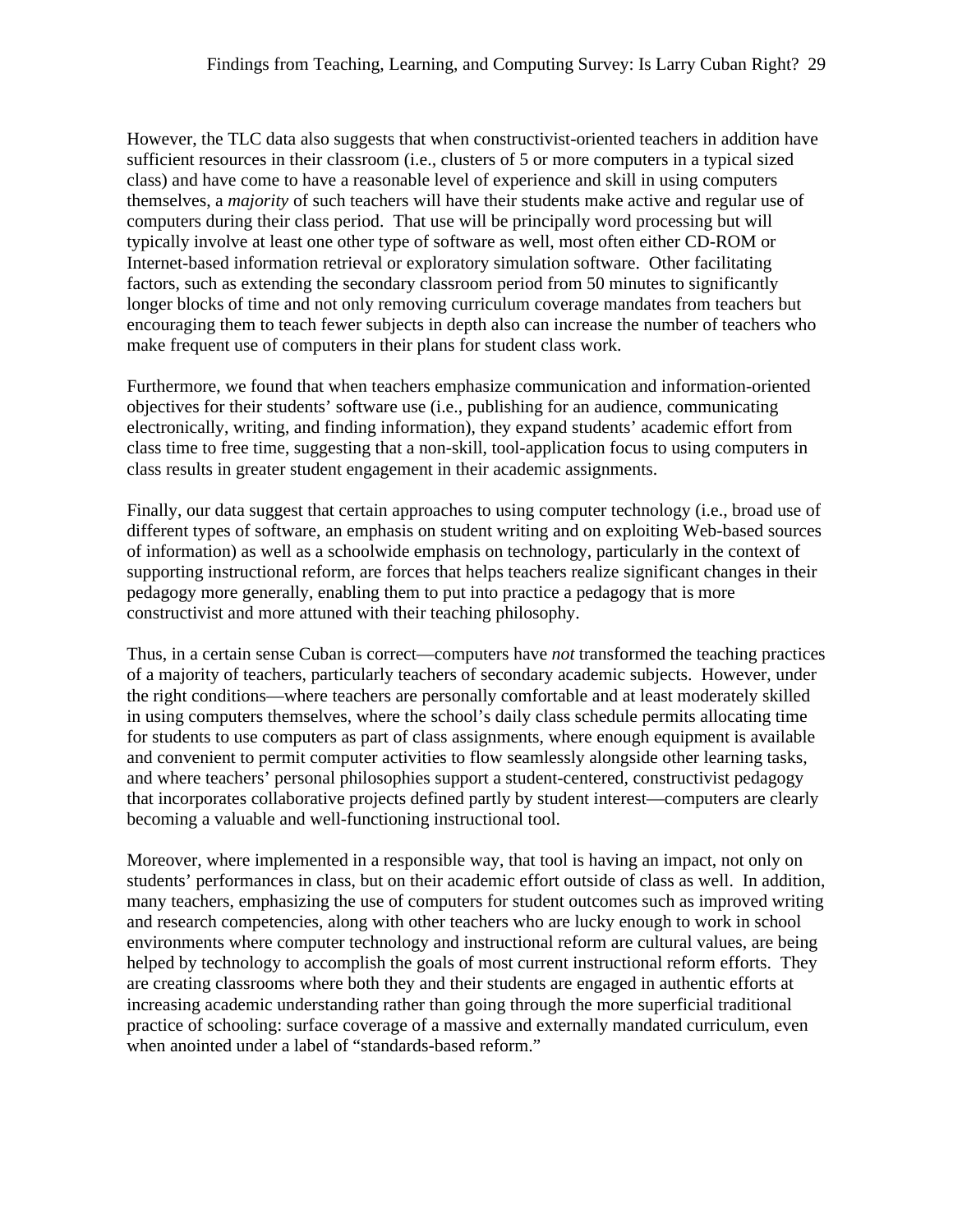#### **References**

- Becker, H. J. (2000). Who's Wired and Who's Not. *The Future of Children*. Center for the Future of Children, The David and Lucille Packard Foundation. 10:1 (Spring).
- Becker, H. J. and Anderson, R. E. (1998). Validating Self-Report Measures of the 'Constructivism' of Teachers' Beliefs and Practices." Paper presented at the 1998 meetings of the American Educational Research Association.
- Becker, H. J. and Ravitz, J. L. (1999). The Influence of Computer and Internet Use on Teachers' Pedagogical Practices and Perceptions. *Journal of Research on Computing in Education.* 31 (4), Summer, pp. 356-384.
- Becker, H. J., Ravitz, J. L., and Wong, Y-T (1999). Teacher and Teacher-Directed Student Use of Computers and Software. Teaching, Learning, and Computing: 1998 National Survey, Report 3. Center for Research on Information Technology and Organizations, University of California, Irvine.
- Cuban, L. (1986). *Teachers and Machines: The Classroom Use of Technology Since 1920*. New York: Teachers College Press.
- Cuban, L. (2000). So Much High-Tech Money Invested, So Little Use And Change In Practice: How Come? Paper prepared for the Council of Chief State School Officers' annual Technology Leadership Conference. Washington, D.C. (January).
- Dede, C. (2000). Implications of Emerging Information Technologies for States' Education Policies. Paper prepared for the Council of Chief State School Officers' annual Technology Leadership Conference. Washington, D.C. (January).
- Means, B. (2000). Accountability in Preparing Teachers to Use Technology. Paper prepared for the Council of Chief State School Officers' annual Technology Leadership Conference. Washington, D.C. (January).
- Perkins, D. (1998). What is Understanding. In Wiske, Martha Stone, ed., *Teaching for Understanding: Linking Research with Practice.* San Francisco: Jossey-Bass.
- Thompson, A. D., Schmidt, D. A., and Stewart, E. B. (2000). Technology Collaborates for Simultaneous Renewal in K-12 Schools and Teacher Education Programs. Paper prepared for the Council of Chief State School Officers' annual Technology Leadership Conference. Washington, D.C. (January).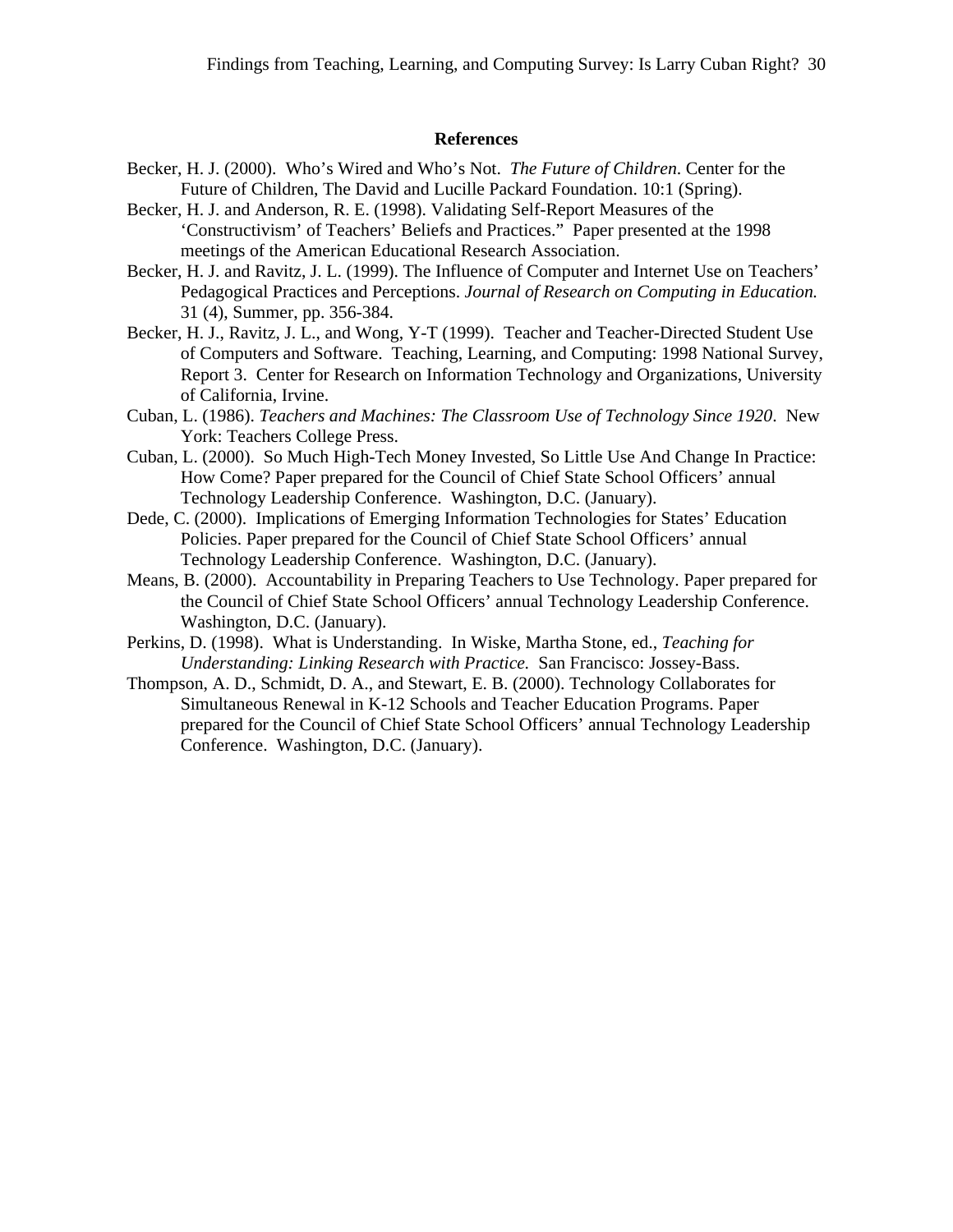#### **Footnotes**

<sup>1</sup> Except where indicated by text or footnotes, statistical results are based solely on the weighted nationally representative sample of teachers and schools. For more details on the sampling and study methodology, see Becker, Ravitz, and Wong (1999), Appendix B.

 $2$  Just a few computers in a classroom would not seem to make much sense. However, numbers like 5, 6, or 8 can be used quite efficiently for many kinds of classroom activity plans.

<sup>3</sup> Although 18% of the survey respondents reported publishing on the World Wide Web, that estimate does seem inordinately high, given other data reported in the survey. Some frequency of misunderstanding of the survey question is probably responsible.

 $4 \text{ Means}$  (2000), in her paper in this series, provides examples of how professional computer knowledge does not *always* translate into effective pedagogy with the same software.

<sup>5</sup> In this survey measurement context, correlations above .20 generally indicate differences worth paying attention to; correlations above .30 are "substantial"; and those above .40 would be considered very large. The table excludes teachers who don't use computers with their classes at all, but includes teachers from the special samples of schools in reform programs or with high-end technology presence in addition to the nationally representative sample.

<sup>6</sup> The validity of teachers' philosophical statements is somewhat problematic. Like reports of their actual practice, they may be subject to "social desirability" effects—i.e., wanting to give an answer perceived as desirable by others. However, prior to this national survey, we validated a set of statements about teaching philosophy through extensive interviews with 72 teachers in 24 schools in three parts of the U.S. The items selected (or modified) for this study were the items that correlated most strongly with the interviewers' judgments about the teachers' actual teaching philosophies. See Becker and Anderson (1998). Moreover, the primary use of the philosophy items in this study, however, is not to determine on an absolute scale how constructivist teachers are but whether those who are relatively more constructivist in philosophy than others respond more strongly to the option of using computers in their teaching.

 $<sup>7</sup>$  Figure 8 uses a continuous measure of teaching philosophy, from most transmission-oriented to most</sup> constructivist, rather than the quartiles shown in Figure 6.

<sup>8</sup> The CD-ROM item was described as CD-ROM *Reference* software but probably many teachers interpreted the survey question to include skills-games and exploratory software on CD-ROMs.

<sup>9</sup> Chris Dede, in his paper in this set (Dede, 2000), discusses how a wide range of software provides opportunities for students to engage in knowledge construction activities.

<sup>10</sup> The analysis in this paragraph concerns teachers of secondary academic subjects and elementary teachers. It omits teachers of applied secondary subjects like computer education, business education, vocational education and fine arts.

<sup>11</sup> Comparison based on probability plus purposive sample data. These two groups differ very little on gross measures; however, the purposive sample is needed in these comparisons because the restriction to high constructivist philosophy teachers limits the number of teachers available by subject.

<sup>12</sup> Teacher reports of frequent computer use by their students in class may be subject to upward bias due to the same social desirability factor noted in an earlier footnote with respect to reports of constructivist teaching philosophies. However, the data show *huge differences* in frequent student computer use between *all* teachers and teachers whose conditions are favorable (i.e., philosophy, computer knowledge, etc.). If social desirability was inflating teacher reports of frequent computer use substantially, we would not see such low percentages for all teachers combined with such high percentages for teachers with facilitating conditions. Moreover, random error in the measurement of the facilitating conditions (e.g., 'adequate computer knowledge' is measured by a simple index of self-reports) tends to diminish the size of differences found. This would suggest that the true percentage of frequent users in the "all facilitating conditions present" category is even higher than reported.

<sup>13</sup> The measure used in Figure 12 is the effect size between teachers who selected a given objective as primary versus those who did not. The effect size is the difference in the mean responses by the two groups of teachers divided by the standard deviation of teacher responses on the measure. The two items averaged in the measure (computer use at other times of the day while at school; and computer use at home) were each scored on a scale from 1 to 5 representing the poles of "none or few" students doing this on at least several occasions to "all students" doing this.

 $14$  See Becker (2000) for evidence on the relationship between student SES and basic home computer access as well